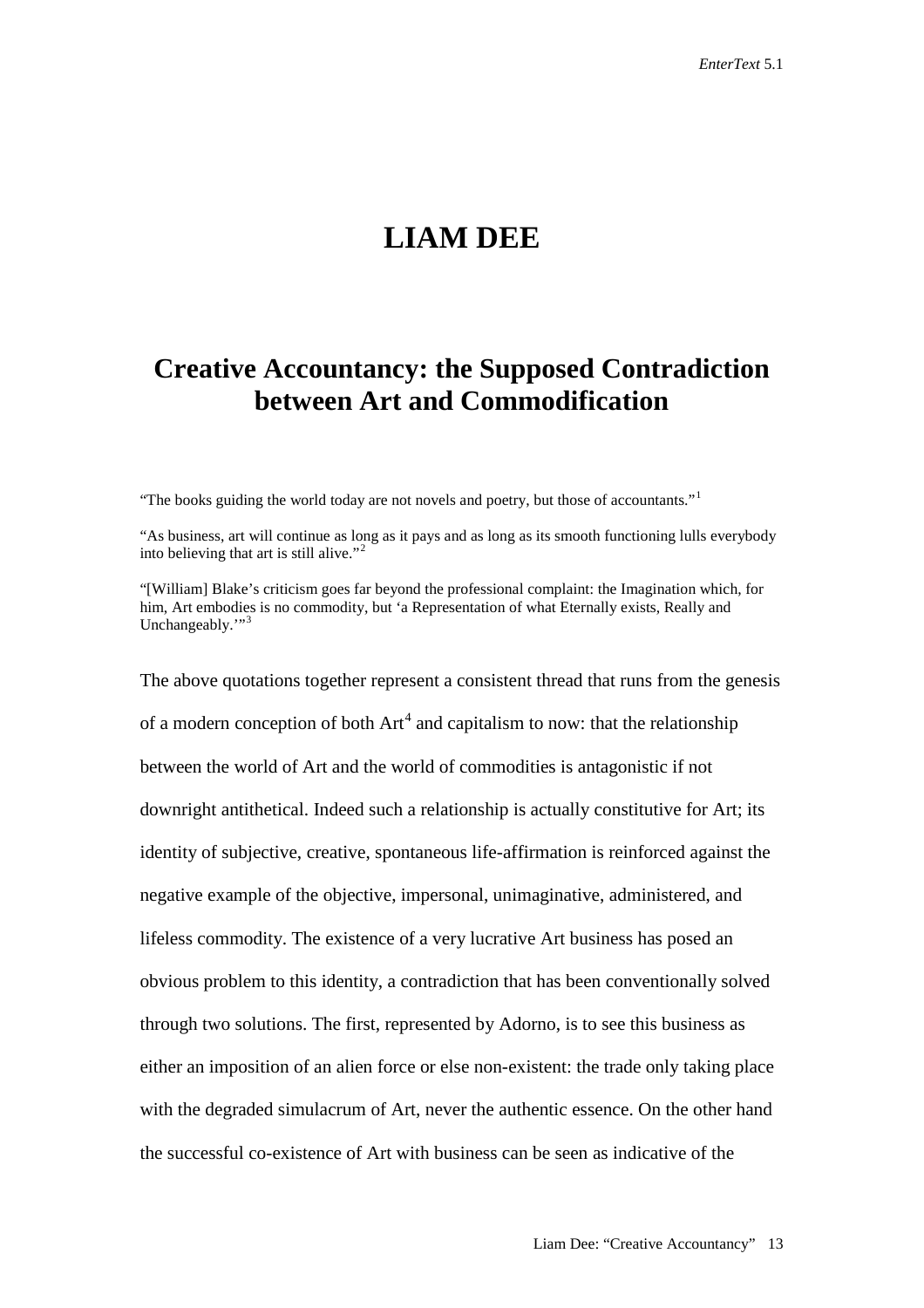subjective, creative, spontaneous life-affirmation of commodification in general, the indisputable subjective freedom of Art being used to prove the subjective freedom of the market. Neither of these solutions, whether in extreme or watered-down forms, gets to grips with the depth and extent of the Art market, nor the reificatory consequences of commodification.

It is my contention that the prevalence of Art commodification is a function of the social ontology of Art, which is fundamentally one of reification not ineffable liberated spontaneity. Indeed it is the ability of Art to be so successfully commodified, from the refined auction houses of the High Art market to the frantic sweatshops of the "culture industry," and still maintain the aura of autonomous individual expression so vital to bourgeois legitimation, that makes Art such a special case study for the intricacies of commodification in general. To make sense of this complex entwinement we need to examine the historical circumstances of the initial binary opposition, an opposition crucial to the very genesis of not just modern aesthetics but modern economics as well.

#### **From the Tasteful Society to the Invisible Hand**

To justify the autonomous status of the new bourgeois "civil society" which reflected and reinforced the autonomy of the bourgeois subject, eighteenth-century bourgeois intellectuals needed to find a new principle of moral order beyond feudal theology and monarchy.<sup>[5](#page-20-4)</sup> In reconciling the ostensible contradiction between free individuals and a unified society, bourgeois moral philosophers rejected the extremes of Thomas Hobbes' authoritarianism and Bernard de Mandeville's selfishness<sup>[6](#page-20-5)</sup> and instead sought a model of non-domineering holism in the realm of taste, beauty and aesthetics.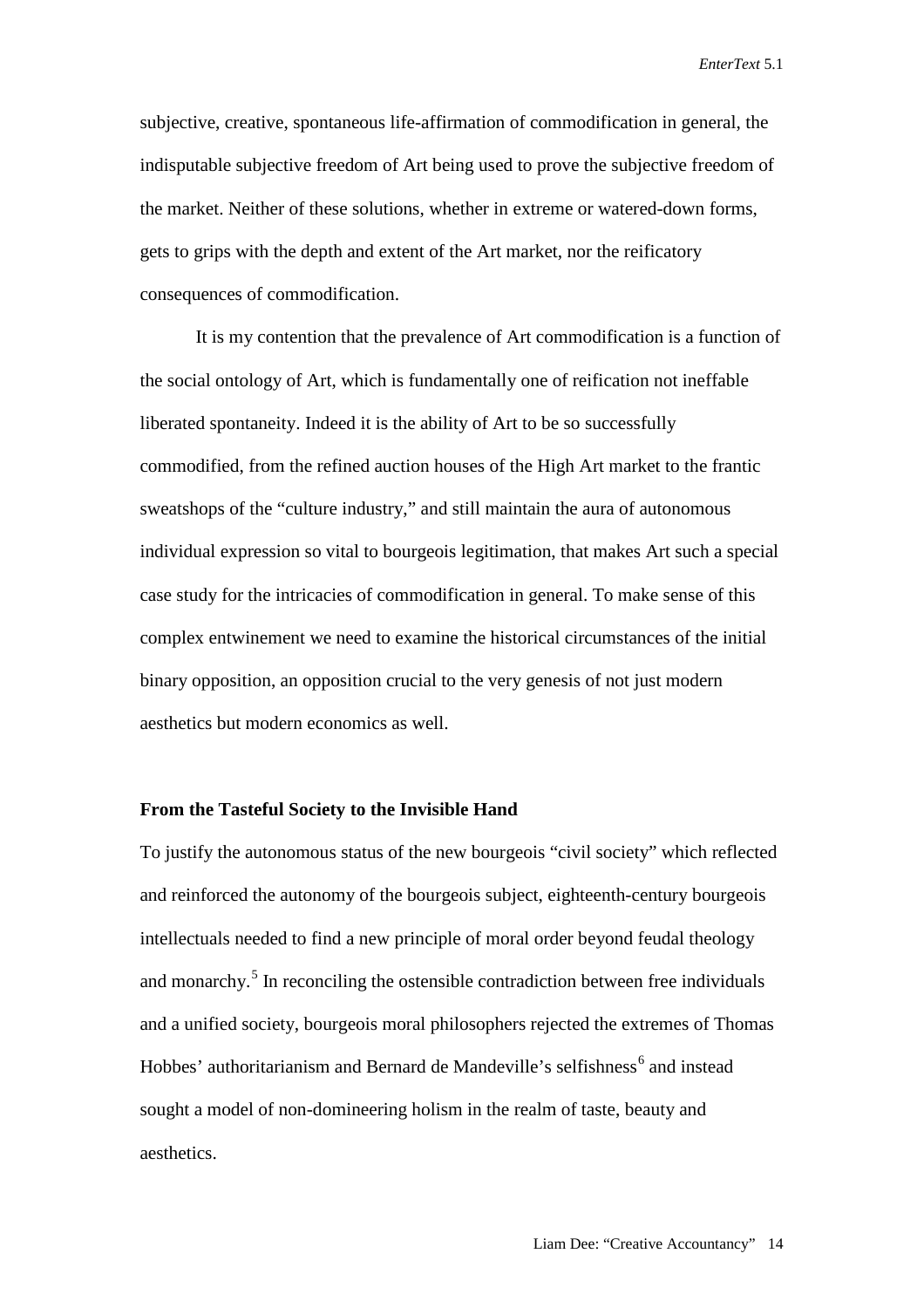The debates over political autonomy and order resonated with the seemingly more abstract epistemological debates over the relationship between the sensory and reason, both seeking a way to understand the subjective manifold within objective unity.<sup>[7](#page-20-6)</sup> Thus, with the objective unity of the British aristocratic order waning in the late seventeenth century, a new harmony was sought within the cacophony of the material world, inspiring John Locke's efforts to find experiential, rather than innate, limits of understanding.<sup>[8](#page-20-7)</sup> This search for empirical order would reach its sceptical apotheosis in the work of David Hume in the eighteenth century.

Hume's epistemology denied the existence of abstract ideas and based all judgement in the sensory realm of individual passions.<sup>[9](#page-20-8)</sup> Yet, despite pushing empiricism to the sceptical brink, Hume was not prepared to leap into the abyss; among his attempts to unify processes of judgement he invoked "taste" as a concept grounded in the sensate but still capable of providing a general standard of beauty.<sup>[10](#page-20-9)</sup> Hume's empiricism would later influence  $Kant<sup>11</sup>$  $Kant<sup>11</sup>$  $Kant<sup>11</sup>$  and his more rigorous conception of "aesthetics," though both "taste" and "aesthetics" would still refer to a general sensual cognitive capacity that was not restricted to Fine Art until the nineteenth century.<sup>[12](#page-20-11)</sup> Hume would also influence Adam Smith who, as a professor of moral philosophy, sought to mitigate the more reductionist individualism of Hume while embracing the principle of beauty as a unifying force discerned through individual taste. [13](#page-20-12)

Thus it was that in *The Theory of Moral Sentiments* Smith grounded the harmony of the civil society market in what could be called "aesthetic utility:" an appreciation of the "fitness for use" in a commodity that was neither a totally relativist, nor a monolithically imposed, value. Focusing on the beauty of the commodity Smith could invoke the "manifold unity" of taste to demonstrate a balance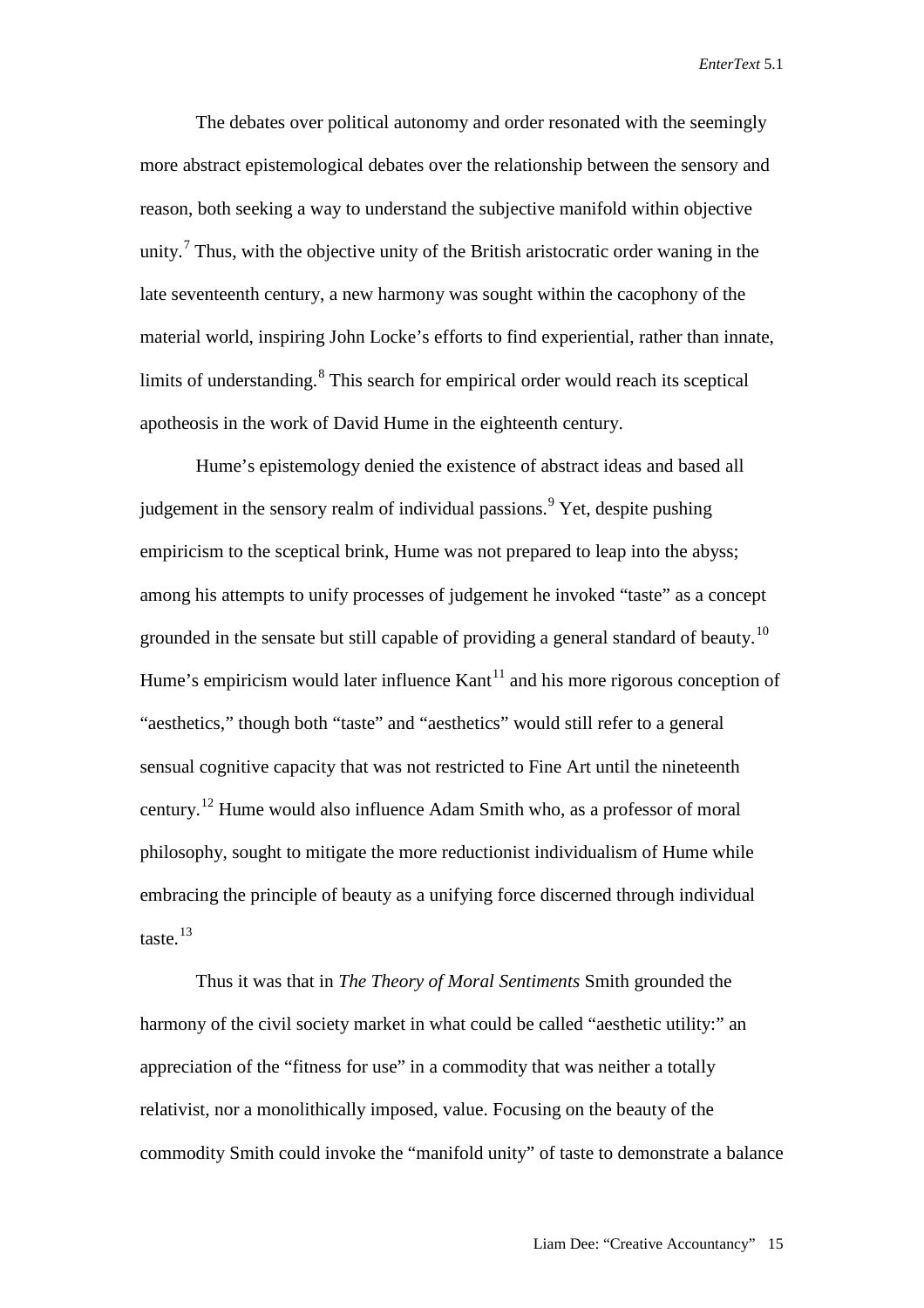between the autonomous subjectivity of use value and the standardising objectivity of exchange value.<sup>[14](#page-20-13)</sup> Unfortunately the discontinuity of the emerging category of Fine Art from other commodities created a weakness in Smith's happy marriage: "The division of labor… vastly increased the accumulation of commodities, but it did not necessarily increase their fineness; it rather exposed the apparent aesthetic inferiority of [general] commodities to works of art."[15](#page-20-14) The demand for "unfine" commodities undid the certainty of Smith's formulation and it is unsurprising that in his later work, *The Wealth of Nations*, use value was simply collapsed into exchange value as an "invisible hand;" explicit questions of individual utility, taste, and beauty quarantined from economics within the discourse of aesthetics.<sup>[16](#page-20-15)</sup>

# **Reification in a World of Free Choice**

This assumed, yet enigmatic, subjective essence in the working of the market has made any attempt to talk of the domination of subjectivity by a reifying commodification<sup>[17](#page-20-16)</sup> tenuous, to say the least. The notion that our separation, under the division of labour, from the products we make, <sup>[18](#page-20-17)</sup> gives these commodities a mystified autonomy at the expense of our own subjectivity—reduced to cogs in the assembly line or consumer demographic statistics—runs against the ostensible axiomatic freedom of workers and consumers within the commodity market. It is made even more problematic by loose and sloppy conceptualisations of "total reification" whereby all vestiges of human subjectivity are lost to, and substituted by, the administrative apparatus of State and Business.<sup>[19](#page-21-0)</sup> Simply inverting the subjectivist ideology of market ideologues does not get us any closer to understanding the interaction of the subjective and objective of the commodity relationship that Smith abandoned for the anodyne fantasy of the "invisible hand."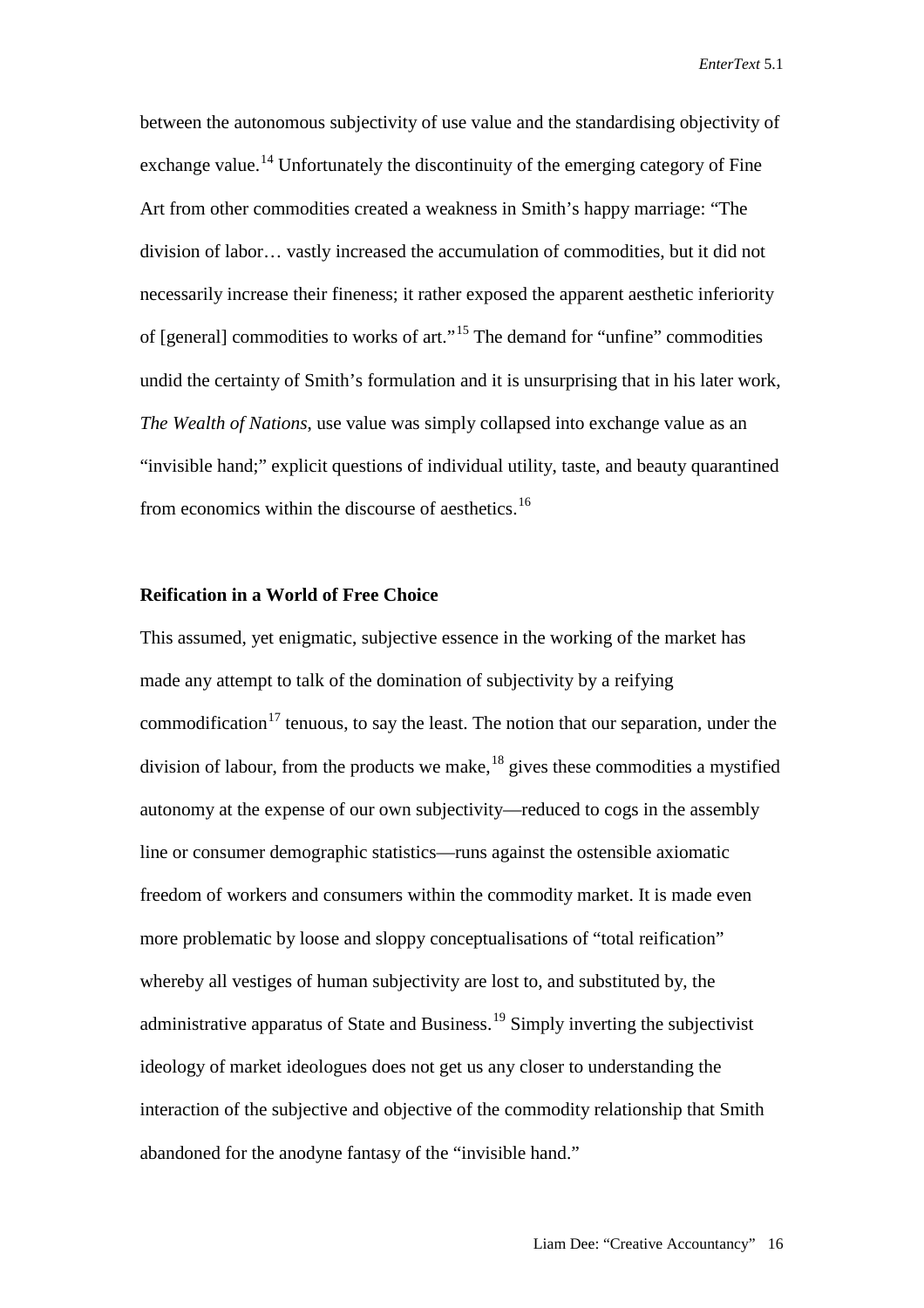On the one hand reification is an inescapable component of human epistemology in the sense that we cannot immanently render an *a priori* meaningful world in an unmediated fashion. Via phenomenal apperception we "create" categories and "things" to make sense of sense data. These "things" are abstractions but they are treated as autonomous of our cognition as a means to deal with the ungraspable autonomy of the noumenal world as well as to provide the security of normative closure.<sup>[20](#page-21-1)</sup> On the other hand, commodification is a particular form of reification where the autonomy of the abstraction is neither absolute nor uncontested. For one thing there is the structural necessity within capitalism for a never-ending expansion of commodity relationships,<sup>[21](#page-21-2)</sup> both quantitatively/horizontally (an expansion of the production and consumption of existing commodities into "emerging markets"), and qualitatively/vertically (an expansion of that which constitutes commodities, such as genetic material), which means that "total commodification" would spell the demise of commodification. Regardless of this scenario there is also considerable resistance, both explicit and implicit, to the drive to align human subjectivity to the rationalism of the commodity process from the macro scale of State regulations to the micropolitics of office sabotage and consumer boycott, not forgetting the background radiation of general irrationality like consumer whimsy. However, not all of these "counter-mediations" to the narrative of commodity reification are necessarily antithetical to commodification, and those that are, are usually too diffuse or contradictory to pose a threat. Thus commodification is a negotiated process that still manages to reproduce a "'phantom objectivity'... that seems so strictly rational and all-embracing as to conceal every trace of its fundamental nature: the relation between people."<sup>[22](#page-21-3)</sup>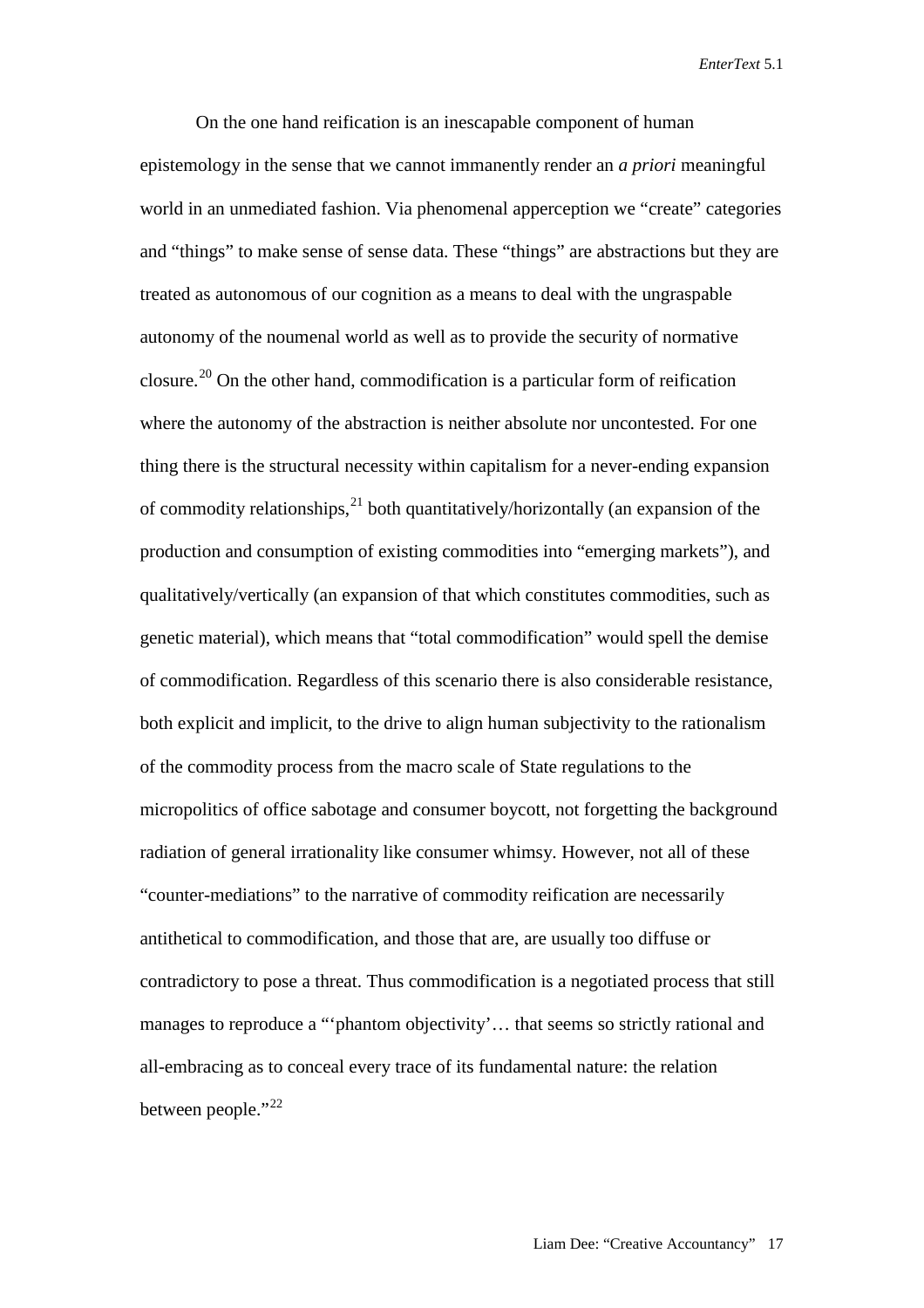#### **The Cult of Art Mystique in the Laboratory of Dialectical Critique**

If this seems reasonably uncontroversial it is worth pondering how often the aporetic nature of commodification is exaggerated and misunderstood, nowhere more so than in relation to Art. Ever since the bifurcation of Fine Art and "unfine" commodities in Smith's time, the notion that there is an inherent "market irrationality" in Art has become almost common sense. Though it would seem the height of aestheticist naivety to claim that this irrationality is fundamentally antagonistic to exchange value it is remarkable how our knowing winks or casual shrugs about the Art market always come with a caveat about *some* "priceless" element of Art, whether this be the ineffable remainder of *différance* or merely the indeterminacy of creative selfexpression. Even the most rigorous theorists of commodification have found their scalpels of critique rusted with awe when it comes to the subject of Art.

Though famously depicting a communist end to the alienating exclusivity of Art,<sup>[23](#page-21-4)</sup> Marx himself was never able to integrate Art into his commodity analysis, largely leaving its "disproportionality" to under-theorised ruminations that basically recycled Romantic mystique.<sup>[24](#page-21-5)</sup> Louis Althusser, who had no qualms about extending his vigorous structuralism over the top of the mystifying subjectivism of Genius,<sup>[25](#page-21-6)</sup> still believed in a fundamental "internal distantiation" of Art from the ideological effect emanating from commodification and "State apparatuses."<sup>[26](#page-21-7)</sup> But nowhere is the mythos of an unreifiable essence of Art more telling than in one of the dourest exponents of the "melancholy science,"<sup>[27](#page-21-8)</sup> for Theodor Adorno's work is also ostensibly the most rigorous dialectical critique of the relationship between Art and commodification.

It is not as if Adorno was unaware of the fact that Art "is inextricably entwined with rationalization... $[:]^{28}$  $[:]^{28}$  $[:]^{28}$  "As long as art takes the form of works, it is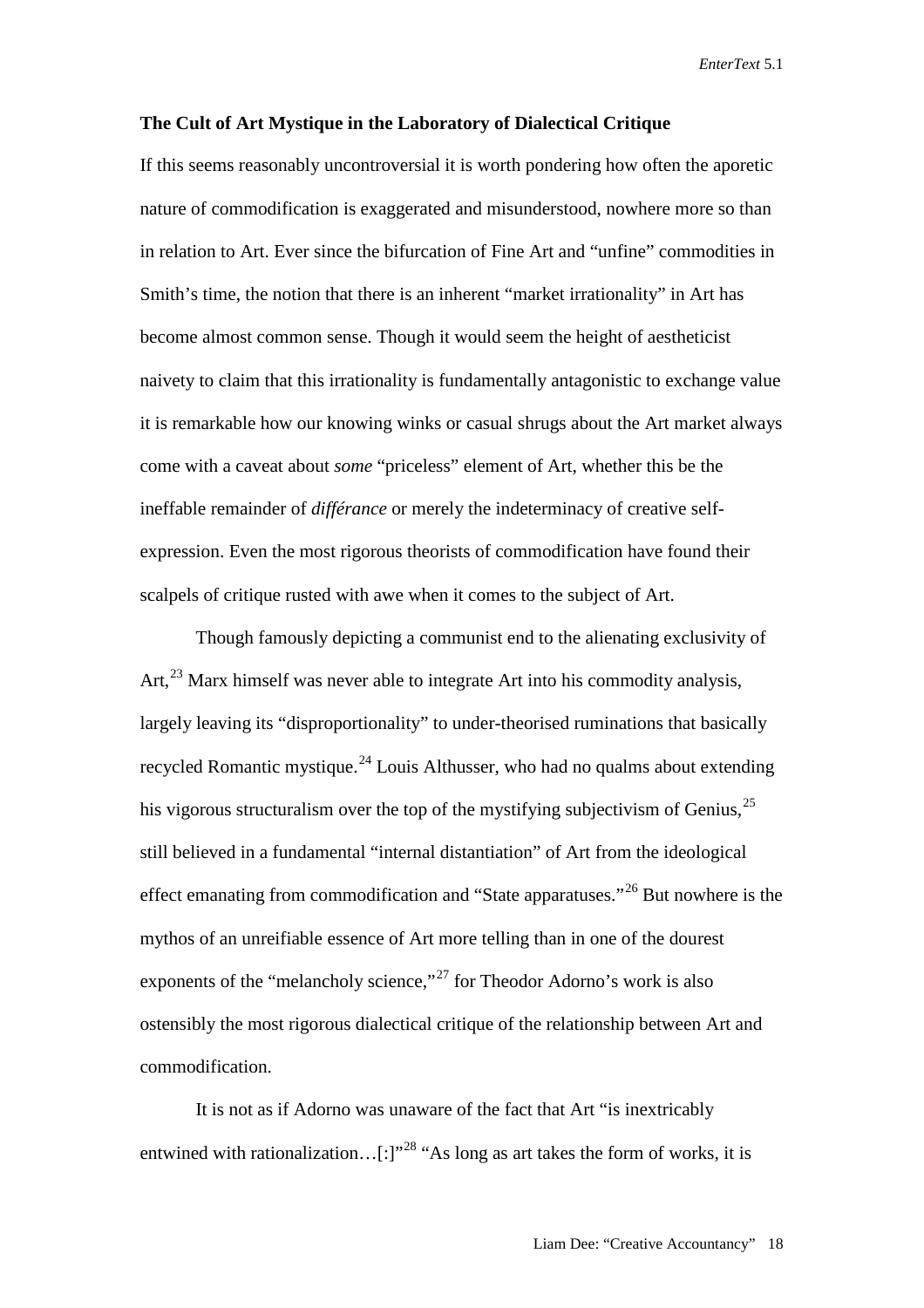essentially things, objectified in accordance with a law of form."[29](#page-21-10) Indeed he comes down heavily on those who would treat Art as an "enduring abstract essence"<sup>[30](#page-21-11)</sup> and thus mystify its production: "What is wrong with the aesthetics of genius is that it denies the importance of the moment of making or fabrication (*téchne*), overemphasizing the aspect of art's absolutely primordial status and viewing art as *natura naturans*."[31](#page-21-12) More importantly this fetishism of subjectivity is seen as a direct outcome of reification—the illusory preservation of spontaneity to cover the tracks of assembly-line routinisation: "Radical reification produces its own pretence of immediacy and intimacy."<sup>[32](#page-21-13)</sup> If this were not enough, Adorno even goes so far as to regard Art as an analogue of the processes of commodification, both in terms of never-ending novelty<sup>[33](#page-21-14)</sup> and a fundamental otiosity that is equated with the way a commodity only exists for exchange value.<sup>[34](#page-21-15)</sup> Indeed there are moments when Adorno admits that there is more than just an analogous relationship: "Offering art for sale on a market…is not some perverse use of art but simply a logical consequence of art's participation in productive relations."[35](#page-21-16) Thus, "it becomes impossible to criticize the culture industry without criticizing art at the same time."[36](#page-21-17) On the strength of this, one can only agree with Fredric Jameson's assessment that Adorno's dialectical critique of Art is as strong as the rest of his work and that it "challenges the conception and ideal of philosophical aesthetics."<sup>[37](#page-21-18)</sup>

Yet even while celebrating this critique Jameson is forced to admit that Adorno's *Aesthetic Theory* is based on the assumption that everyone knows what Art is.<sup>[38](#page-21-19)</sup> This would seem to run counter to the explicit anti-absolutism of this work: "The concept of art balks at being defined…. Nor can the nature of art be ascertained by going back to the origin of art in order to find some fundamental and primary layer that supports everything else."[39](#page-21-20) Yet having placed these admirable warning signs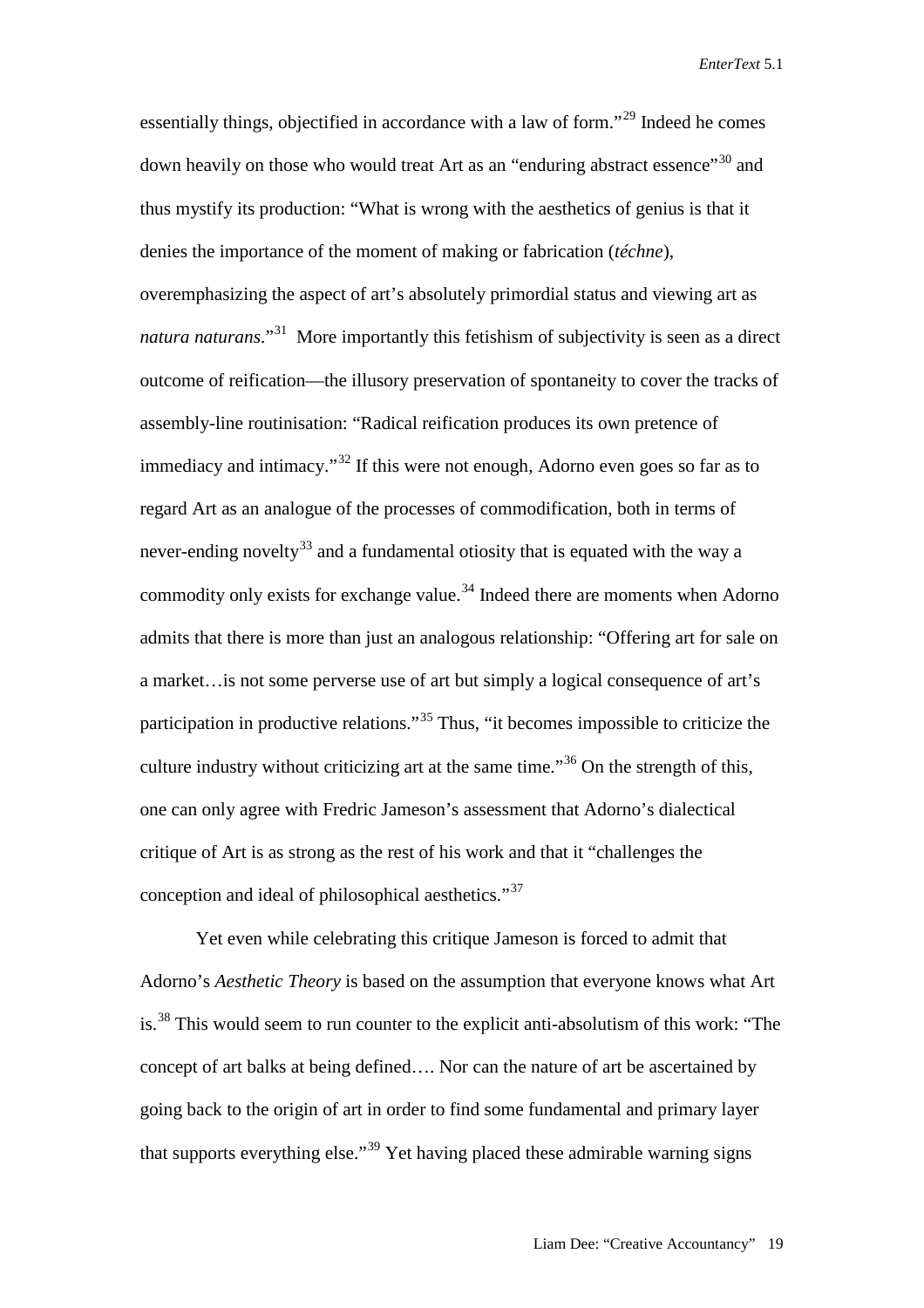around the ontology of Art Adorno does not really unpack the definitional difficulty except to note general effusiveness and, indeed, uses this conceptual amorphousness to draw a veil over an assumption shared with Althusser: that there is "true" and "authentic" Art.<sup>[40](#page-21-21)</sup>

For an avowed critic of "the jargon of authenticity,"<sup>[41](#page-21-22)</sup> this belief in the truth of Art cannot be proffered without caveats and Adorno is thus at pains to stress that "True art challenges its own essence, thereby heightening the sense of uncertainty that dwells in the artist."<sup>[42](#page-22-0)</sup> Yet an essence, no matter how partial, compromised, or uncertain is still an essence. Rather than making the dialectical components of Art equal partners, Adorno plumps for a mere Aristotelian revision of the Platonic hierarchy of form and manifestation, where form remains as the ontological core but manifestation becomes an indissoluble, though still secondary, aspect.<sup>[43](#page-22-1)</sup> Adorno may defend his veridical conception of Art by claiming that "truth exists only as a product of historical becoming"[44—](#page-22-2)but *which* truth is the one that has emerged from the "historical becoming" of Art, the one avowed by the bourgeois aesthetic ideology of autonomous expression, or the one avowed by the daily commodification of Art?

Adorno's invocation of "essence and appearance"<sup>[45](#page-22-3)</sup> parallels a contrast he shares with Althusser between "knowledge" and "pleasure,"[46](#page-22-4) where the latter is the domain of utility, instrumentalism, materiality and all that is compatible with the logic of the commodity, and the former is not. If there is any doubt about the constitutive nature of this divide for Art Adorno spells out the consequences clearly: "What ordinary language and conformist aesthetics have termed enjoyment of art… has probably never existed and will probably never exist."<sup>[47](#page-22-5)</sup> To Adorno "true Art" has no use value, providing none of the easy sensual charms of mere entertainment and thus exhibiting a "haughty refusal to be serviceable to anything or anybody."<sup>[48](#page-22-6)</sup>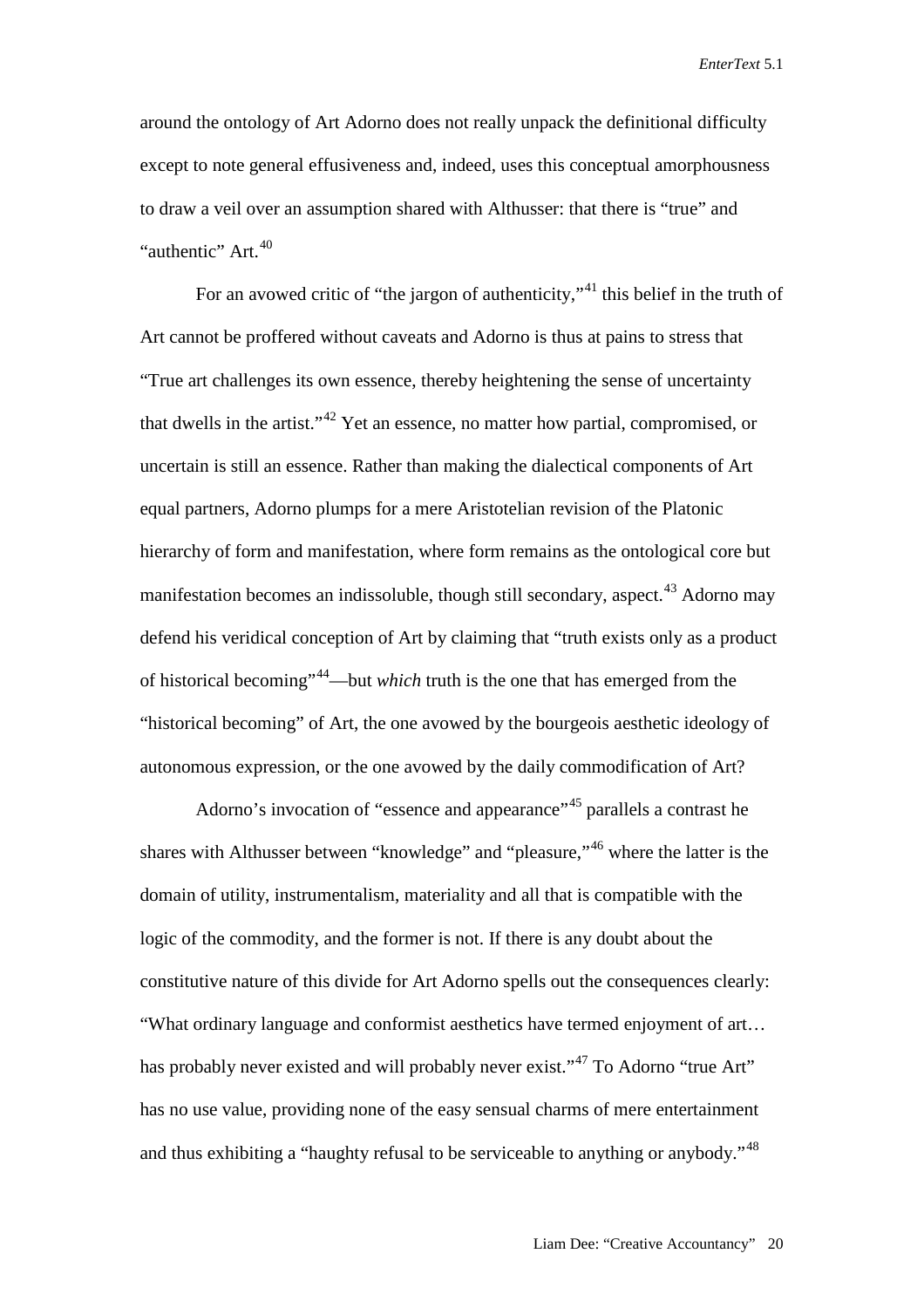Indeed such is the otiosity of Art that it takes on metaphysical dimensions. Adorno speaks in a removed way about "what is commonly thought to be the spiritual essence of art<sup>1[49](#page-22-7)</sup> but never refutes this common conception except where it becomes the indefensible absolutism of "pure spirituality."[50](#page-22-8) Despite his abovementioned warnings about negating the materiality of Art for a mystification of Genius, Adorno himself claims: "To put the accent on the artefactual aspect in works of art seems to imply that the way in which they came to be is important. It is not. The emphasis must be on their inner constitution."<sup>[51](#page-22-9)</sup>

This "otherworldliness" makes "true Art" and the capitalist world not just different but inherently antithetical: "By congealing into an entity unto itself—rather than obeying existing social norms and thus proving itself to be 'socially useful'—art criticizes society just by being there."[52](#page-22-10) The "non-identical" aspects of Art are aggressively opposed to the repressive identification of the commodified "outside world"<sup>[53](#page-22-11)</sup> and Adorno chastises Benjamin for effacing "a modernistic conception of art [i.e. 'true Art'] that is *unideological* down to its *innermost core.*"[54](#page-22-12) Even if Art fails to resist the administered world, its antagonism to the commodity is felt in its very defeat. The essence of Art is never transmogrified into a commodity; it is at worst *destroyed* by commodification: "Unfortunately these trends [the appetite of commodification], *external to art as they are*, do nothing to diminish our doubts about the future of art." $55$ 

Adorno's grim predictions for the future of Art are sustained in direct proportion to the Edenic purity of his ontogenesis of Art. Though he acknowledges the modernity of "true Art," this modernity did not herald the bringing-into-being of Art, but merely enabled the (partial) liberation from "its one-time ignominious relation to magical abracadabra , human servitude and entertainment, for it has after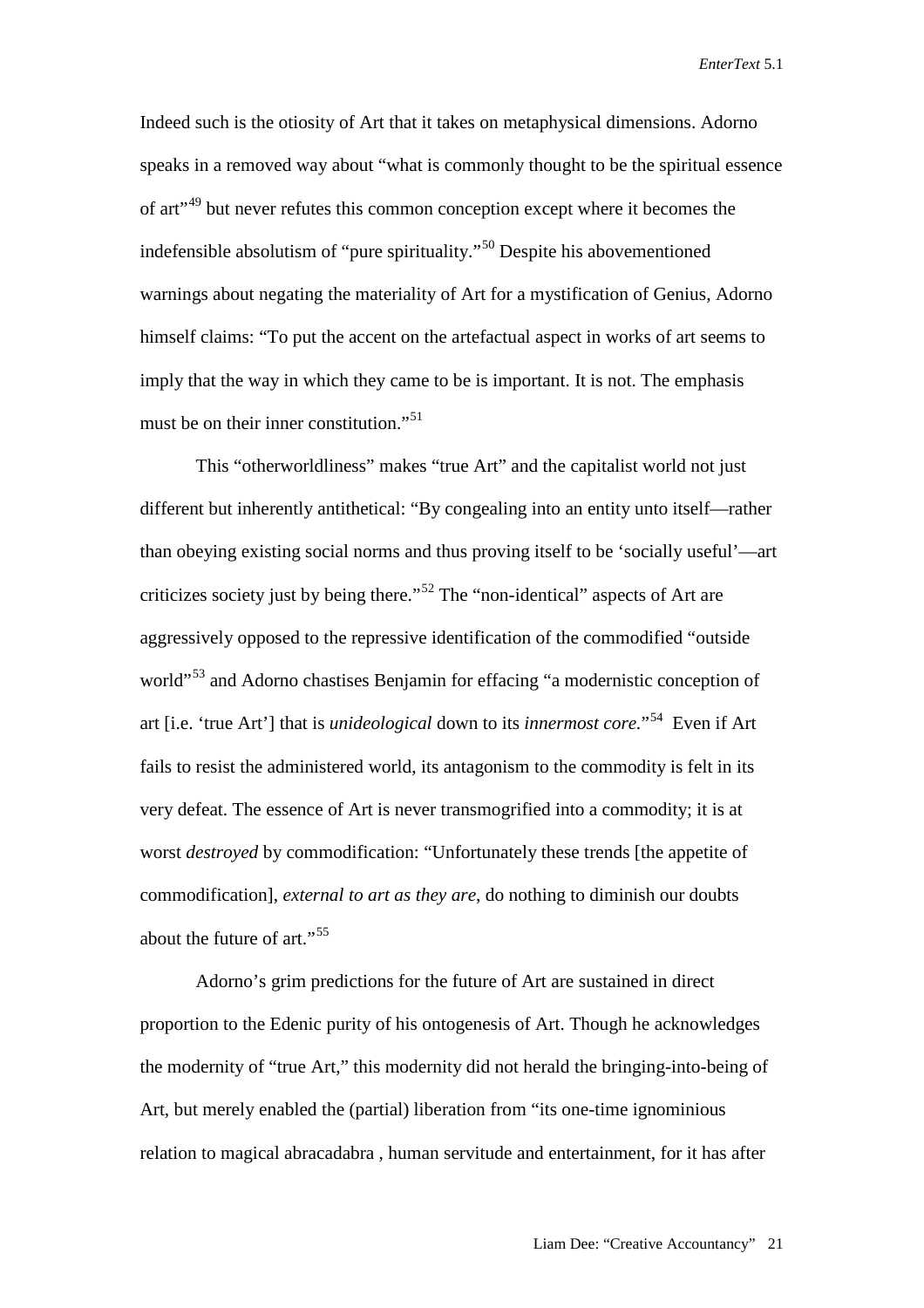all annihilated these dependencies along with the memory of its fall from grace."<sup>56</sup> These mystical prelapsarian overtones are based in Adorno's own reification of Art as an autonomous essence of subjectivity<sup>[57](#page-22-15)</sup> that encounters sociality and materiality as alien but inevitable (in our flawed world) impositions.<sup>[58](#page-22-16)</sup>

Without lingering too churlishly on the professed "materialism" of Adorno's aesthetics<sup>[59](#page-22-17)</sup> it is perhaps not surprising that neither the phenomenology of "true Art" nor the actual workings of commodity production is examined in any detail under his theological narrative. Did Adorno experience Kafka through a unique manuscript, Schoenberg and Beckett through personal, unpaid performances? Adorno simultaneously naturalises the inescapable commodity form of "true Art"<sup>[60](#page-22-18)</sup> and makes it antagonistically peripheral to some eternal spirit of "true Art" to explain away the commodified manifestation of an intrinsic "anti-commodity." The unsatisfactory nature of this resolution occasionally strikes Adorno: "It is possible that completely non-ideological art is entirely unfeasible."[61](#page-22-19) *Possible*? If anything the phenomenology *and* historical ontology<sup>[62](#page-22-20)</sup> of Art, "true" or otherwise, would make any "essence" that of commodification, turning Adorno's dialectic on its head so that the ideological hot wind of "subjective autonomy" becomes the "appearance."

The problem with Adorno's analysis, as with Adam Smith's two hundred years before, is that he presupposes the relationship between subjective contingency and objective commodity logic, taking us straight to the metaphysical clouds of reification without explicating the ground level links to the actual process of commodity production. "Concern with the social explication of art has to address the production of art rather than study its impact."[63](#page-22-21) Yet even in *The Culture Industry* Adorno's analysis of Art production is nominal to say the least. Adorno himself admits that when he uses the term "industry" he is referring to a more "sociological"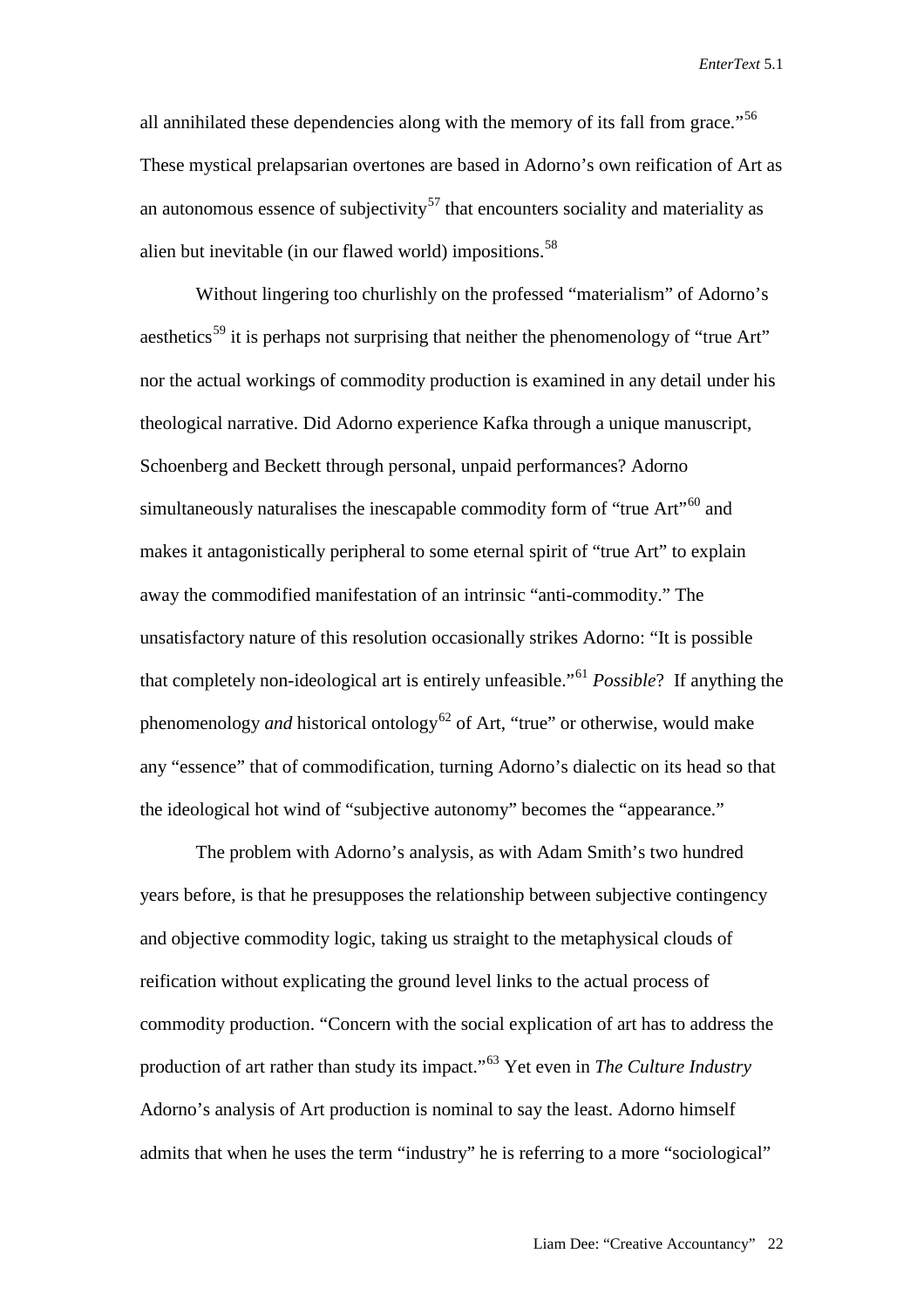understanding of standardisation and distribution rather than the actual production process.<sup>[64](#page-22-22)</sup> As a consequence it is difficult to work out exactly where "the culture industry" begins and "true Art" ends, <sup>[65](#page-22-23)</sup> or even to be sure what a "commodity" amounts to for Adorno. In claiming that "art may not be outrightly consumable like a commodity"[66](#page-22-24) Adorno overstates commodification to assembly-line, low-quality mass-production, ignoring the fact that exchange value does not need to squash all inscrutable elements of use value to be enacted. Only by analysing the banal details of the Art market, from Adorno's "true Art" to mass culture, can we understand how the subjective uncertainties of Art are not absolutely negated by, nor counteract and exceed, the rationalism of commodification.

# **Use, Exchange and Aesthetic Value**

Undoubtedly the properties of the Artwork that determine its contradistinction to the commodity cannot but problematise the Art market. These properties are best summarised as uniqueness, which Benjamin singles out as a key component of the "aura" of  $Art^{67}$  $Art^{67}$  $Art^{67}$  and an enigmatic use value of signification which must always be in excess of the supposed instrumentalism of "communication."<sup>[68](#page-22-26)</sup> As Adorno puts it, "It is precisely for this reason that we speak of 'meaning' rather than 'purpose' in art."[69](#page-23-0) Starting with the problematic use value there is indeed a form of economic otiosity in Art that is anathema to the demands of commodification. The fact that use values have to be made commensurate with a uniform, abstract exchange value in a commodity relationship means the aesthetic depth which comprises the use value of 'cultural commodities' is always under pressure to be flattened; aesthetic complexity slows down exchange as it demands time to be interpreted, i.e. "used." Kroker and Weinstein<sup>[70](#page-23-1)</sup> evocatively paint the consequences of such commodification as "a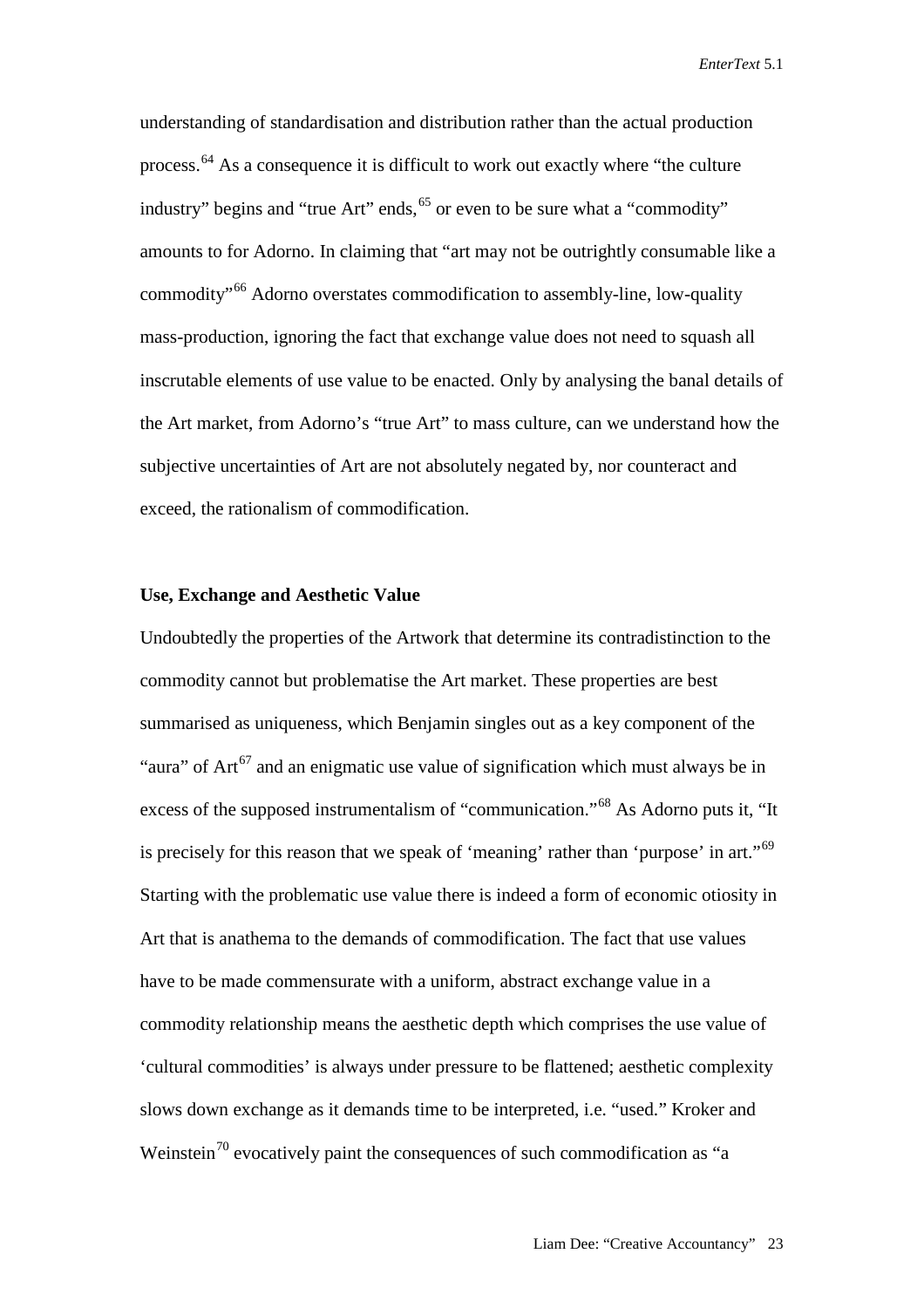cultural economy drained of media (as simulacra of communication) and bleached of meaning, like the skeletal remains of dead cattle under the withering desert sun in all those faded westerns."

# **Arts and Statecraft**

Yet the surplus of meaning that retards the commodification of Art objects is not just left to evaporate as waste. A common solution is to have this surplus bought by the State to maintain the integrity of supposedly "non-commodifiable" Art and the fetishised bourgeois values they represent—to maintain its sacred core without challenging the profanity of capitalism. This includes the actual State purchase of Art for public galleries (and more mundane government buildings), grants for Artists and Art publications, regular State-sponsored prizes, subsidised Art schools, stipulated air-time for Art programmes on public broadcasting and certain exemptions for Art from regulations governing communication, $1$  all of which are aimed not simply to preserve Art, but to preserve its mystique and sense of autonomy. Yet at the same time such government patronage gives Art a para-commodity status and props up and stimulates the "private" Art market. It also institutionalises an "Art world" of rules and legitimation<sup>[72](#page-23-3)</sup> bounded by the *quid pro quo* of the Art bureaucracy to increase control—the networks of "rights and responsibilities" built up between Artists and government agencies turn the former into *de facto* bureaucrats—while sanctifying autonomy.

To see this as a challenge to capitalism is, to put it mildly, rather shortsighted; despite the fact that elements of the ruling class will always complain about money spent on "useless" Art, they will never totally deny government funding to the Arts, just to those elements that seem overtly to threaten their extreme bourgeois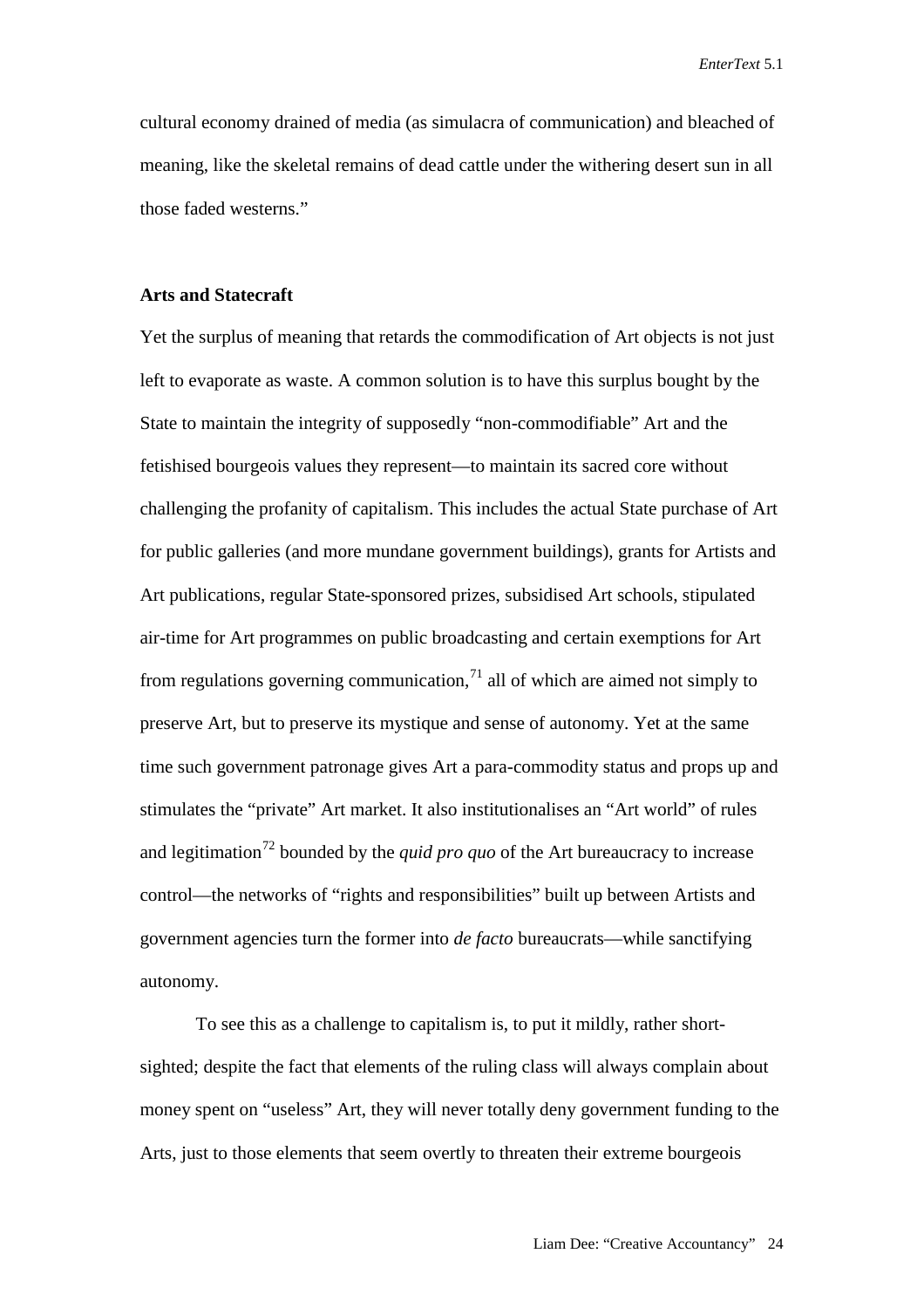views (whether that be heteronormativity or just Protestant workerism). A good example here was the 1989 attack by the conservative Republican senator, Jesse Helms, against the National Endowment for the Arts (NEA), the American federal government agency responsible for grants to Artists. The accusation was that this agency was wasting tax-payers' money supporting homosexual "pornography" like the work of the late photographer Robert Mapplethorpe, though rather than demand the abolition of the NEA Helms merely advocated that standards of "decency" be part of the process of awarding grants.<sup>[73](#page-23-4)</sup> Though Bourdieu and Haacke<sup>[74](#page-23-5)</sup> make much of the subsequent (failed) attempt to abolish the NEA in 1993, what should be seen as remarkable is that any State support of Art existed, and continues to exist, at all, under populist *laissez-faire* regimes like those of Ronald Reagan and George Bush, [75](#page-23-6) especially the "indecent" works of Artists like Mapplethorpe. Given the cheap political capital that could be generated from stripping all the money paid to "snobbish Art elites" and giving it to "ordinary, hardworking citizens" in tax cuts, the ubiquity of government "handouts" to Artists and Art institutions may seem like a simple case of *noblesse oblige,* where a straightforward social good is nurtured for its own sake. But there is more at stake here than the amorphous concerns for "cultural vitality" that adorn Art ministry websites.

The situation is comparable to the industrial reforms undertaken by the Victorian British State. Here the modern State, in introducing regulations on the working day and prohibitions on child labour against the wishes of powerful captains of industry, was overseeing "the general interest of capital… by overcoming the petty concerns of individual capitalists."[76](#page-23-7) Left unfettered, the primitive accumulation of industrialism would immiserate the workers to such a point they would either die *en masse* or revolt. While neither of these scenarios would be wanted by exploitative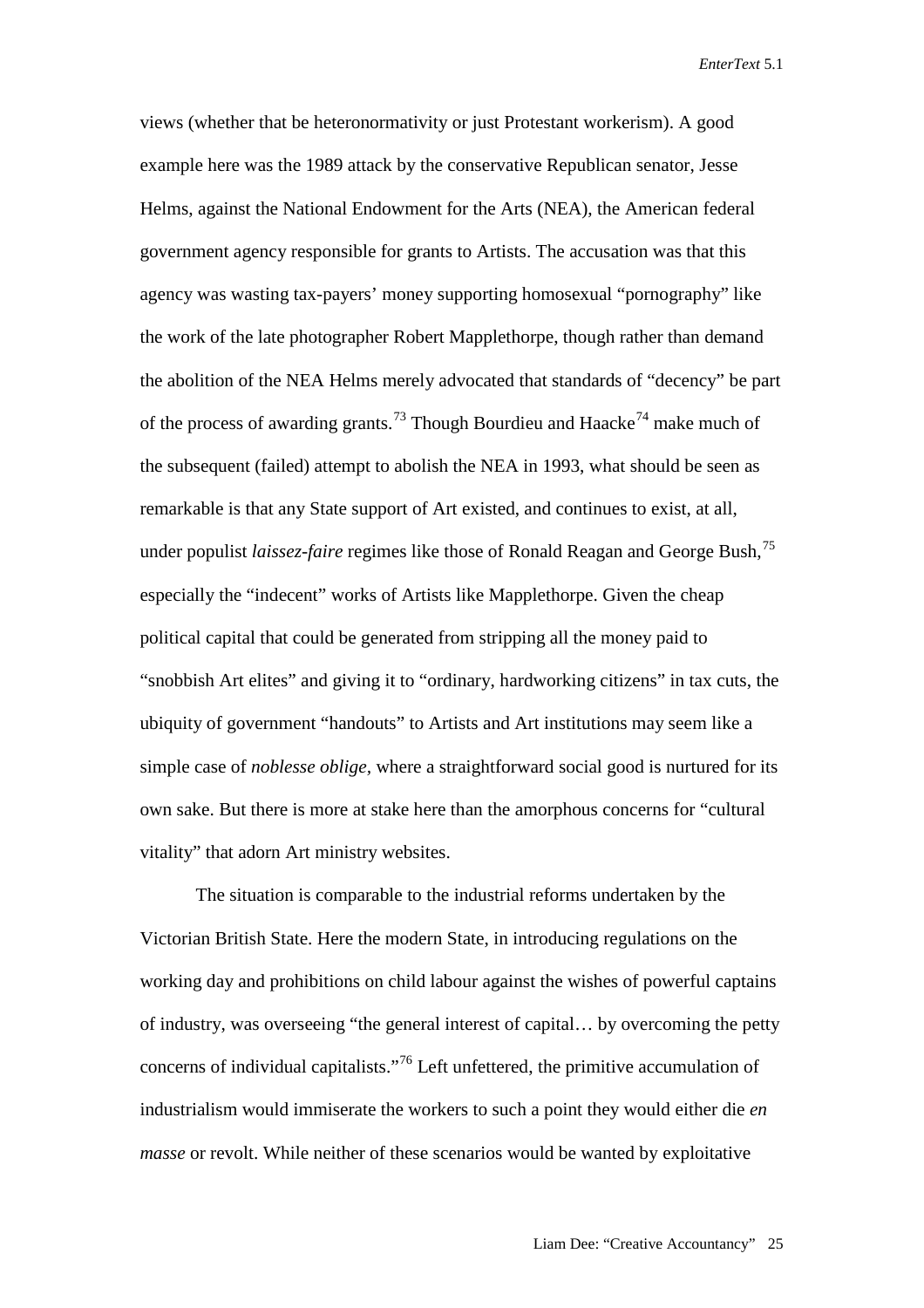industrialists, market pressure would fundamentally constrain them from being able to do anything about it. The intervention of the State for the betterment of the general bourgeoisie also occurs where the "irrationality" of Art must be preserved from the "aesthetic immiseration" of rampant commodification. Though the ineffable value of Art as a locus of bourgeois identity might be irrelevant to bean counters and "moral guardians," there are enough members of the ruling class, corporate as well as State, to make sure such narrow bigotry does not impair the overall integrity of bourgeois hegemony.

#### **Modern Patronage**

From the foundational "economy" of direct State funding, Art's problematic relationship with commodities can be advanced. Such an advance usually takes the form of government incentive schemes to promote the corporate sponsorship of Artists and Art events: to subsidise corporate subsidies. An example of such an incentive is to make donations to approved Art projects tax-deductible,  $77$  a mechanism which still keeps the State-legitimated "Art world" intact via legislative and bureaucratic designations of what constitutes  $Art.$ <sup>[78](#page-23-9)</sup> With or without the incentive of tax reduction, there is a substantial and long-standing tradition of plutocratic contributions to the Art community.<sup>[79](#page-23-10)</sup> Martorella<sup>[80](#page-23-11)</sup> claims that a distinctly corporate patronage of Art is a fairly recent phenomenon, originating in the 1960s. Yet the stage had already been set by the "philanthropy" of individual tycoons. "Robber barons" like Andrew Carnegie and Nelson Rockefeller, whether from petty vanity or a recognition of responsibility to the high values of the bourgeois society that had given them so many opportunities (or a combination of both), started foundations to support the Arts.<sup>[81](#page-23-12)</sup>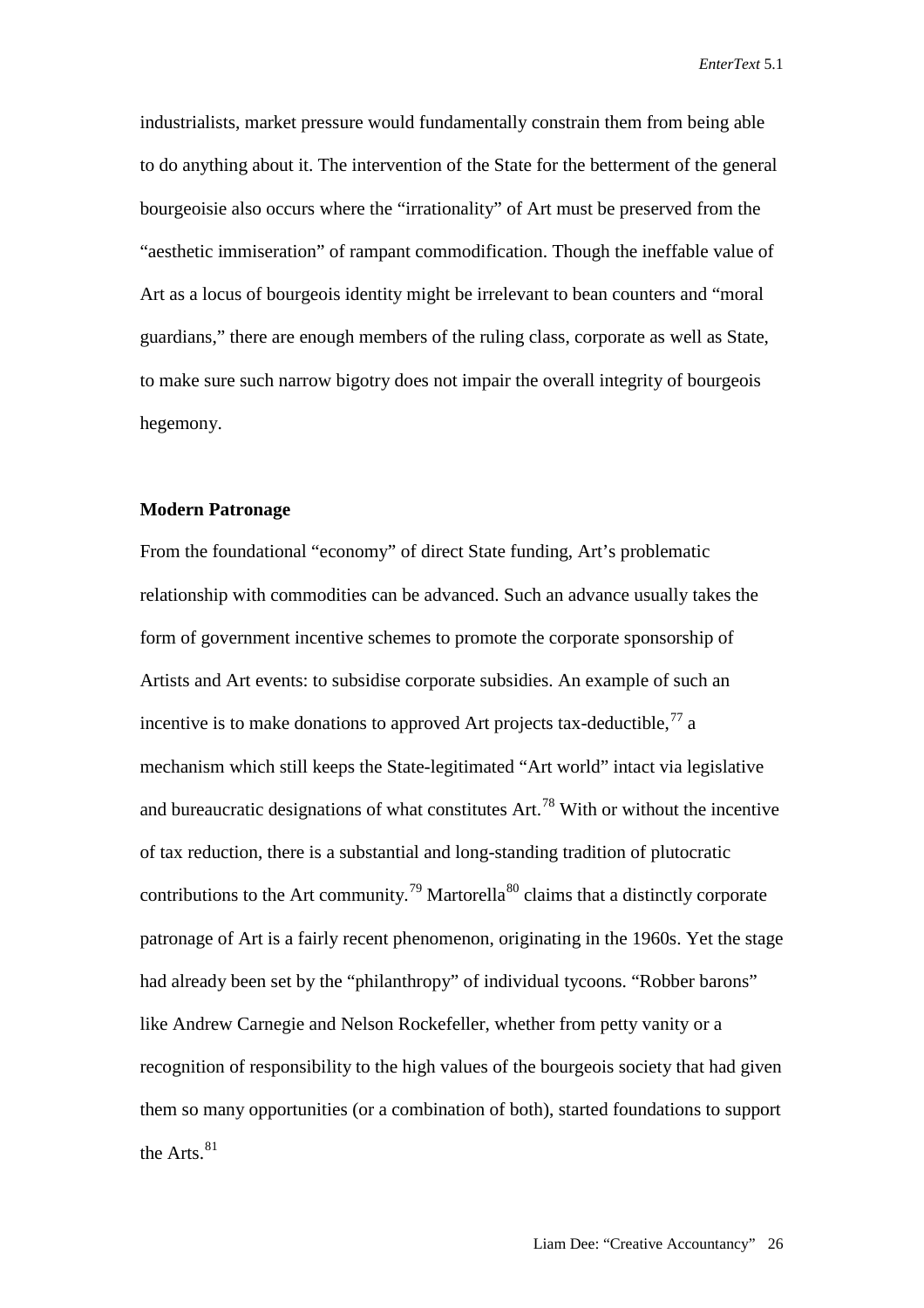On the one hand this arrangement is patronage, as acknowledged by Martorella<sup>[82](#page-23-13)</sup> who, with disarming candour, compared it favourably to the aristocratic patronage of the tyrannical de Medicis. Donations are often framed in terms of "corporate citizenship"[83](#page-23-14) which, translated from Kushner's economese of "stakeholder management rationality," is the general sense of patrician responsibility to the larger social structures, however "irrational" they may appear in terms of immediate profit. At the same time this is sponsorship, in the modern sense of commercial advertising, for the sake of public relations or brand recognition, a relationship much more in keeping with valorisation and commodification. Whether it be restrained "prestige marketing" to the haute-bourgeoisie audience of Fine Art like opera, more overt promotional "tie-ins" to fashionable contemporary Art,<sup>[84](#page-23-15)</sup> or simply the publicity that comes from the general aura of an Art "event," Art sponsorship makes good business sense. The aim is a kind of "halo effect,"[85](#page-23-16) associating corporations with the inalienable humanism of Kantian aesthetics as well as the more modernist values of innovation. [86](#page-23-17) In effect it is the closest apparent nexus between these strands of rationalist and aesthetic modernity without the *apparent* relative integrity of each being overtly compromised by the other.<sup>[87](#page-23-18)</sup>

# **The High Art Market**

Having been eased into the world of commodities Art can be exchanged within capitalist markets as a more-or-less straightforward commodity, but with its "irrational" properties either quarantined by ruling-class largesse or actually defining the value-regime of the High Art business. This specialised market deals with the particular delicacies of the Artistic commodity by making irreducible uniqueness a primary value. This accords with a pre-existing economic logic of rarity, which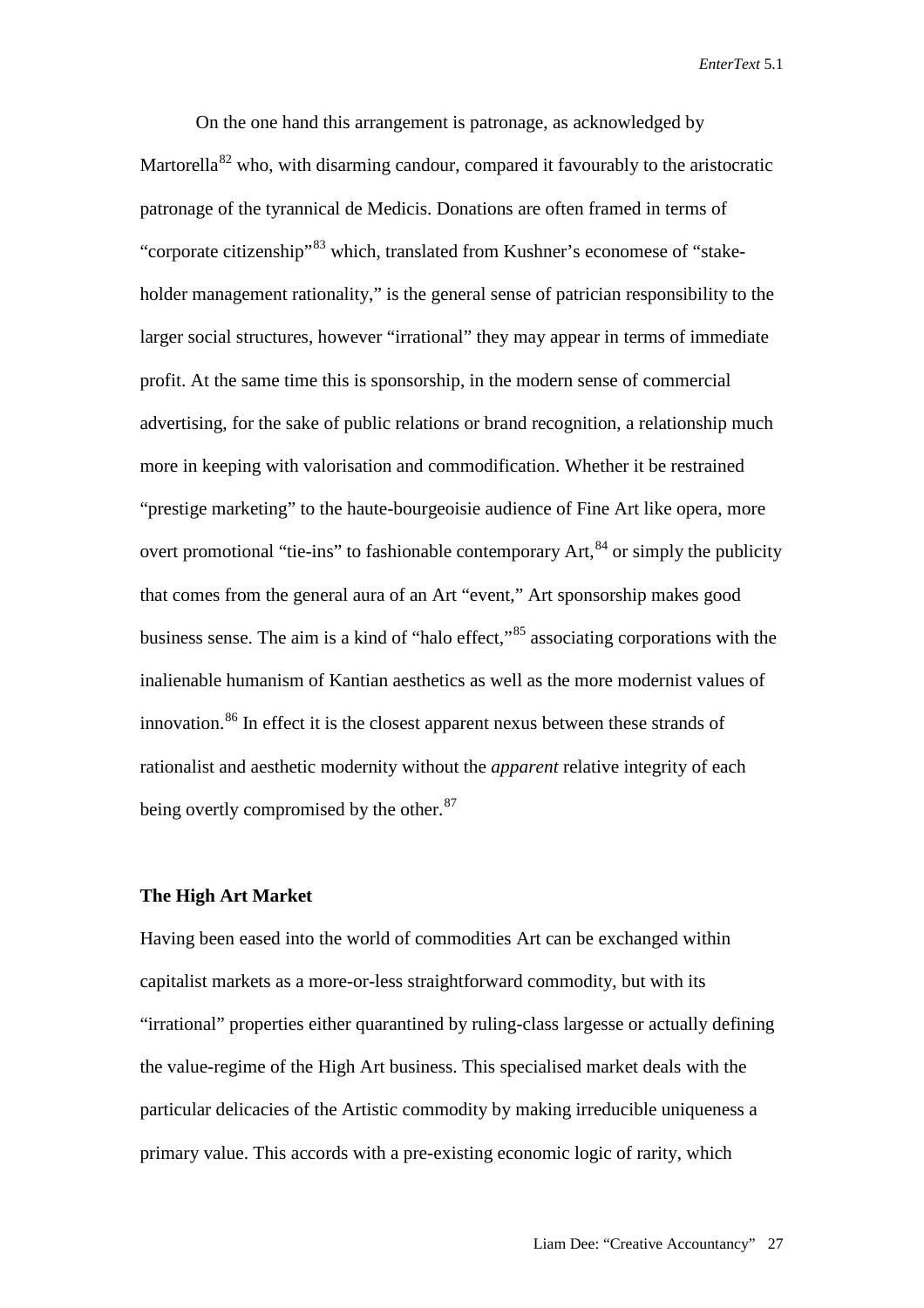immediately frames the circuit of exchange in terms of affordability. At the same time the value of inimitable authenticity facilitates a level of autonomous production fundamental to the aesthetic identity of Art as spontaneous subjectivity. The consequence of this for the Art market is a longer and slower cycle of valorisation exacerbated by the slow, uncertain accrual of value due to the enigma of excessive signification. Wu notes an Art collector's opinion that Art provides "reasonable prospects for long term capital appreciation, at least equal to inflation."[88](#page-23-19) But even here the reference is to times of high inflation and in relation to "safer" works like accepted "masterpieces." In general Bourdieu's rule that "the hierarchy according to commercial profit... coexists with an inverted hierarchy according to prestige"<sup>[89](#page-23-20)</sup> holds. This further differentiates the Art market, discouraging those looking to Art solely to make a profit, which can be seen in the fact that non-State Art buyers are not fundamentally in the "Art business," reproducing their capital elsewhere; the Artdealing profession, like auction houses and consultants, swims in the wake of these buyers. Well-established finance companies and banks make up the core of serious "private" Art consumption in many countries<sup>[90](#page-23-21)</sup> and even the maverick tycoons and aristocratic connoisseurs who get involved do so through large pre-established fortunes. Voracious competition does not allow a company the luxury of waiting for Art to be produced by independent, whimsical Artists, enduring the overheads of expert consultancy, security, etc., and then waiting, and hoping, for a return on their investment worthy of making Art their business *per se*.

While all this ensures some maintenance of "consecration," to use Bourdieu's<sup>[91](#page-23-22)</sup> term, it is not enough to guarantee the preservation of excessive signification. For this to function within the market due deference to "cultural capital"<sup>[92](#page-23-23)</sup> must be acknowledged. Money alone is not sufficient to ensure acceptance;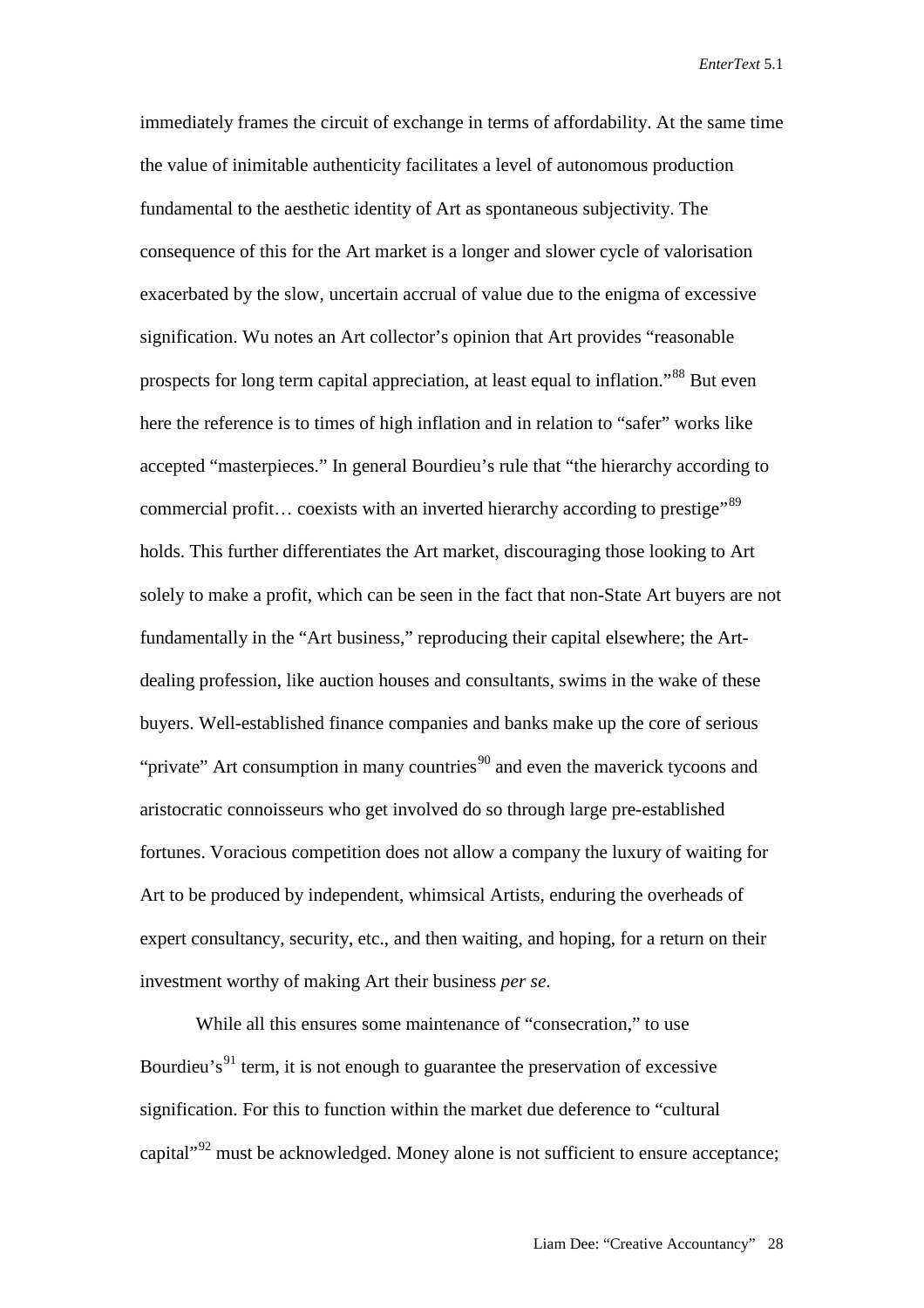there must also be a knowledge and "appreciation" of this sacred bourgeois realm and its surplus of meaning. Certainly such knowledge can, to some degree, be bought through the hiring of Art experts and, more directly, in the actual purchase of Art *bestowing* cultural capital. However Art is not so easily rendered to the absolute whims of the purse, a good example being former entrepreneur Alan Bond's purchase of Van Gogh's *Irises*, where this acquisition did little to dispel the image of a vulgar parvenu trying to purchase elite credibility.<sup>[93](#page-23-24)</sup> It is this cultural capital which acts as the re-territorialising brake on the potential disintegration of Art under the centrifugal force of its myriad forms. Just as tariffs give some stability and regulation to trade flows, so the exclusivity of cultural capital functions to slow the exchange of Art down to a rate that differentiates it from the terminal velocity of other commodities.

While the abstract norms of the Art market do much to secure its borders, the material particularities of each Art medium have important consequences for the experience of commodification. On the one hand, in this age of ephemeral information commodities which allow for increased velocity of exchange, the Art object's "object" status, which must be maintained for the sake of authenticity, creates a striation that mediates exchange. This works to preserve the differentiation of the market for paintings and the "plastic" Arts. Indeed in terms of the latter the "object-ness" of sculptures and three-dimensional installation pieces is such as to prohibitively mediate exchange, even for the specialised Art market.<sup>[94](#page-23-25)</sup> However, for those forms, like literature and music, whose artefactual status is less secure, this restriction to commodification starts to erode. These forms leave themselves open to the "mechanical reproduction" Benjamin<sup>[95](#page-24-0)</sup> saw withering the aura of Art by virtue of performative immanence, in the case of music, and the pre-eminence of content over form (or at least the pre-eminence of "style" as form), in the case of literature. These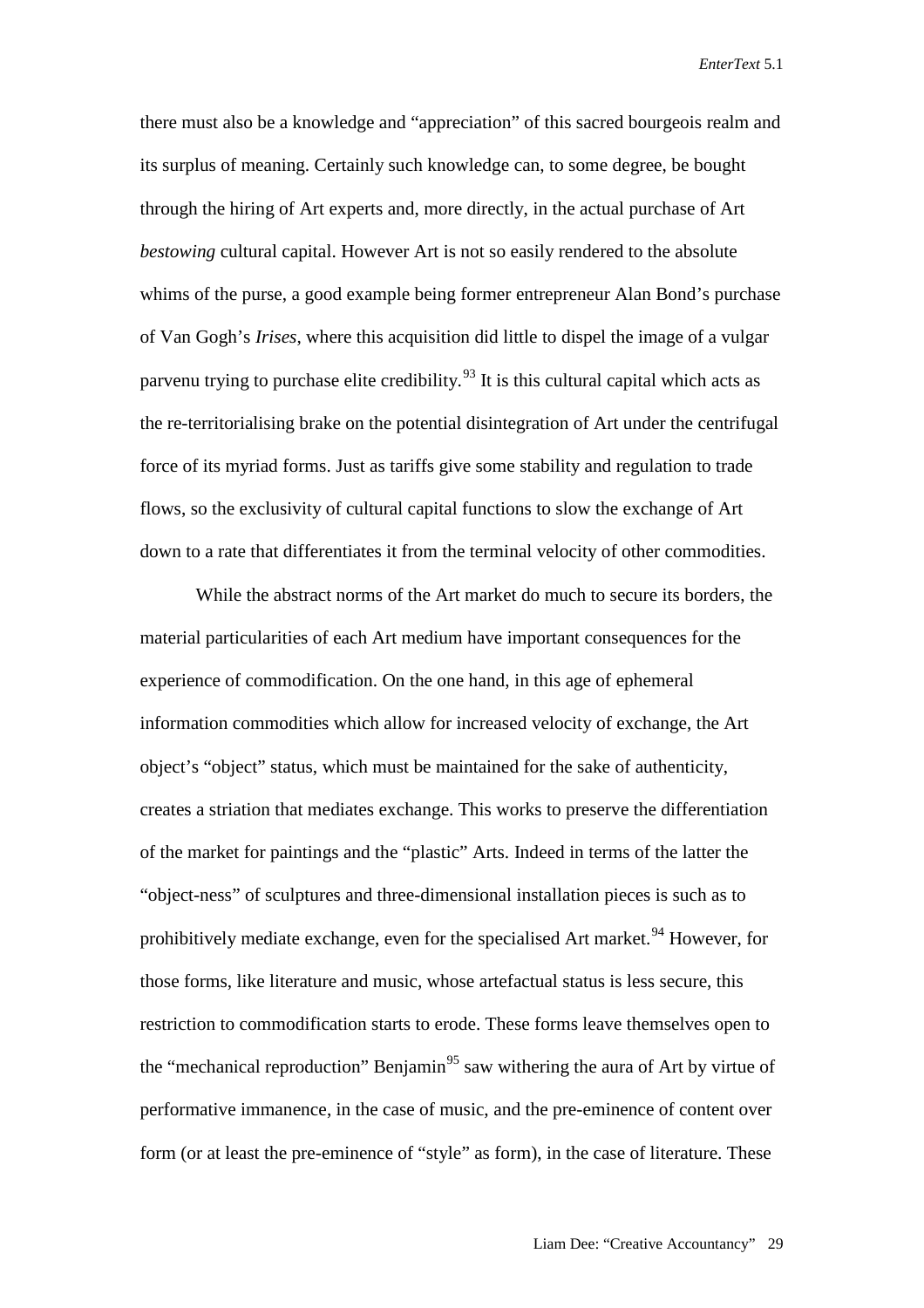properties create a vulnerability to the mass duplication of recording and printing technology that, though slightly mitigated by the privileging of live performance or rare editions, inevitably erodes the value of uniqueness.<sup>[96](#page-24-1)</sup> In this case it is only the discernment and taste of cultural capital, as a mode of consumption, which maintains some privileged market presence and prevents these Art forms from sluicing straight through to the mass entertainment mill.

#### **The Culture Industry**

Yet even at this apparent core of commodification—Adorno's much maligned "culture industry" where the heat and pressure of reification should break down any aura of irreducibility—the sophisticated handling of Artistic commodification does not end. Corporate cultural production cannot and, despite jeremiads to the contrary, will not dispel all traces of autonomous production and excess signification: "even in conglomerated culture, some of the constituent mediums may retain traces of their previous autonomy and of properties not entirely assimilated."[97](#page-24-2)

To reiterate Ryan's inclusive definition of Art as that which is "specifically signifying in character,"<sup>[98](#page-24-3)</sup> it is important to note that any differentiation between popular culture and High Art is primarily a function of the shifting, fluid contradictions between the urge to commodify and the need to preserve a semblance of sacred inalienability. Indeed elements of such "inalienability" are an inescapable part of cultural commodification, even at the "entertainment" end of the spectrum.

Though, as mentioned above, the means of production and reproduction fundamental to commercial film and television studios, publishing houses and record companies inevitably degrades the value of originality, there is a remainder of unique specificity that must be maintained. For an audience to consume, say, a band's new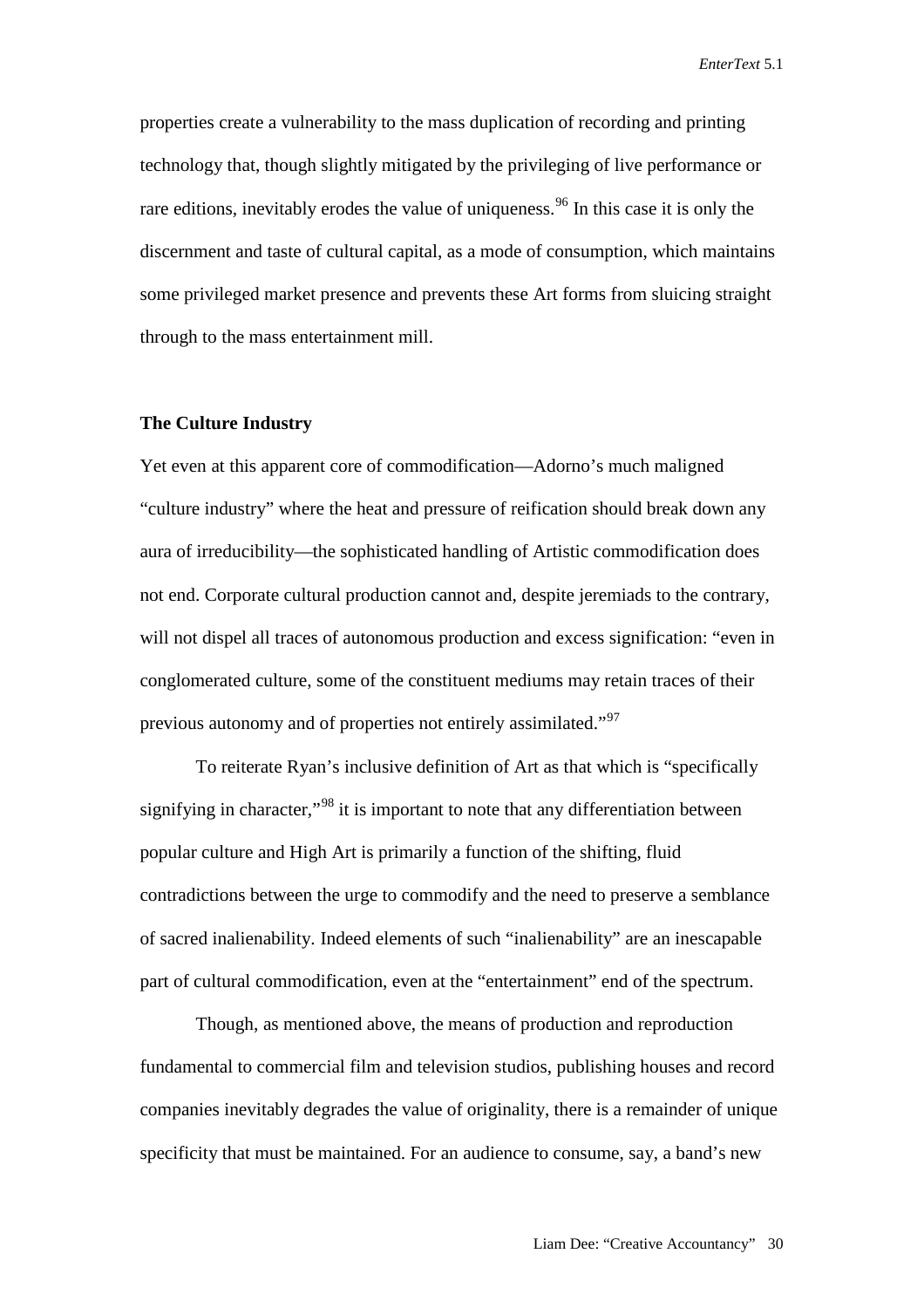album there must be some difference from the previous album. Planned obsolescence, which is vital to high product turnover, cannot be achieved with cultural commodities by the exact replacement of products that have been "used," like shoes or a chocolate bar. Though the culture industry can rely on a certain degree of technological innovation in the commodity form (vinyl to compact discs, video tapes to digital video discs, etc.) to promote the cycle of consumption, such technological change takes research and development time as well as the lag necessary to entice and appease jaded consumers, who will only buy the same album in a different format so often. Thus the culture industry must turn to its "content providers" to provide fresh signifying material, a guarantee of originality that transcends the absolute formulaic standardisation envisioned by critics like Adorno as choking "consistency."<sup>[99](#page-24-4)</sup> It is able to transcend because although the captains of the culture industry can administer production they cannot fully control it. Some level of autonomous production must always be catered for, an acknowledgement not simply of the specialisation of signifying labour but, more importantly, of the semblance of subjectivity necessary for even the minimal integrity of Art:

Every book must have an author, every score a composer, every film a writer, director and cast of actors, unlike cans of peaches, lines of cars and shirts on a shop rack where the direct producers of these commodities are entirely unknown to their purchasers. Artists must be engaged as *named*, *concrete labour.* [100](#page-24-5)

Thus Art is preserved in some form, indeed nurtured, on the assembly line of the culture industry, though the reificatory balance between sacred aura and commodification is definitely tilted towards the latter. The culture industry is undoubtedly an orbit closer to the centre of commodification, but to see this as absolute commodification—the Manichean Other of Art—is to not only to ignore the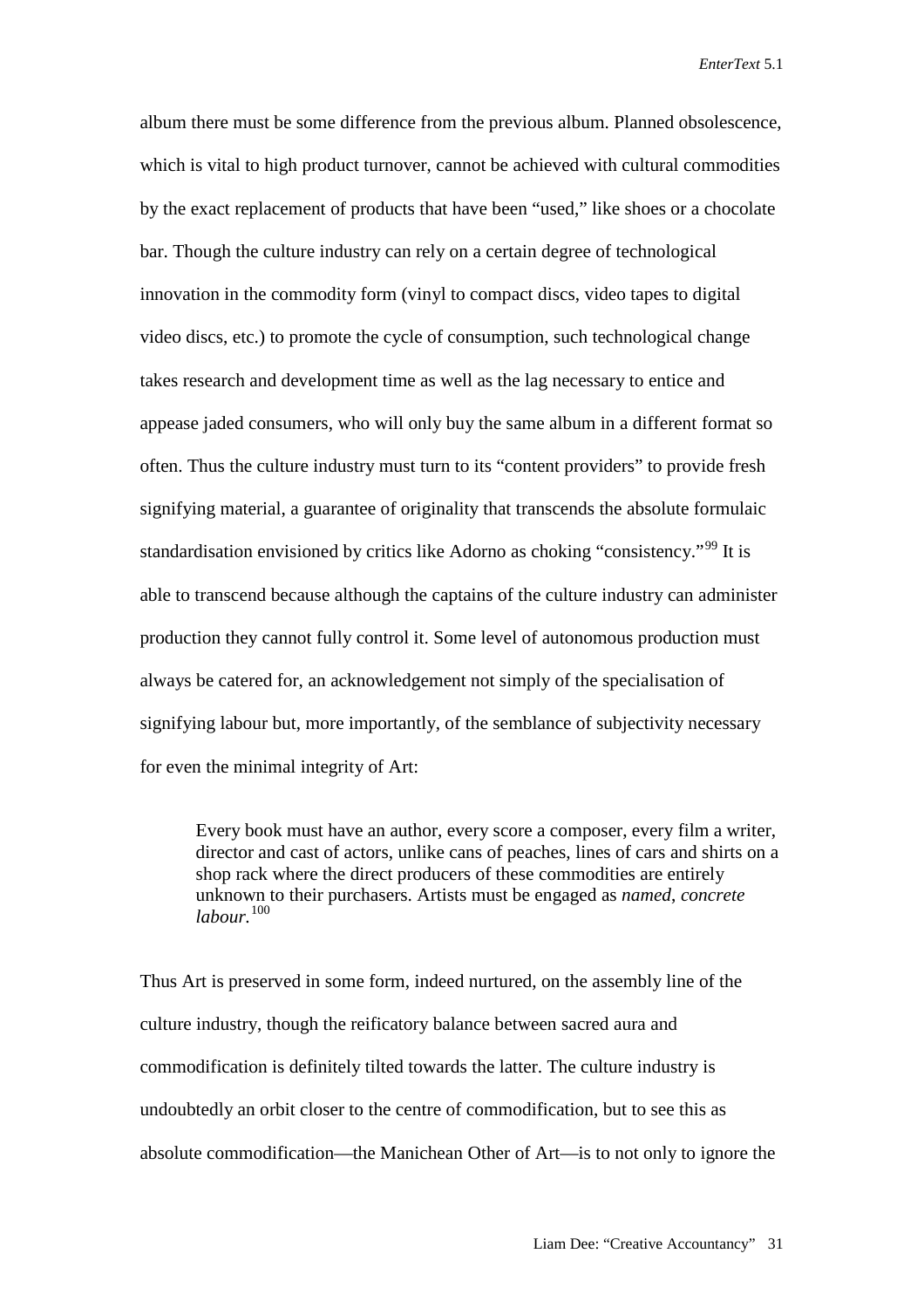complex layers of this particular commodification but also to mistake the dynamics that mediate commodification as negating reification.

Indeed the undoubted subjective instability of Art, far from threatening the capitalist productive apparatus, or even being something to be overcome and negotiated, can be seen as a vital, though complex, ally in the advance of the commodity regime: "The bourgeois form of rationality has always needed irrational supplements, in order to maintain itself…. Such irrationality in the midst of the rational is the working atmosphere of authenticity."<sup>[101](#page-24-6)</sup> Though Adorno could not bring himself to admit the total complicity of Art irrationality he was well aware how important the foundational mythos of spontaneous freedom was to a bourgeois hegemony ostensibly based on principles of liberty and democracy. The eighteenthcentury schism between aesthetics and economics was as much to preserve a domain of "irrational" subjective freedom<sup>[102](#page-24-7)</sup> from the commodity calculus as it was to preserve this calculus from the contradiction of "irrational" use value. Yet the phenomenological absurdity of this division has not exposed the ideological absurdity of freedom in a world dominated by technocratic rationality. The subjective aporias of Art commodification become the legitimating "authentification" of the commodity process itself as they "prove" how compatible the irrational use value of Art is to the exchange value of the market in a way that Smith was too cautious to propose. That this "irrationality" never totally exceeds the rationality of exchange value gives the lie to this cosy marriage of human subjectivity and market objectivity, but as long as Art remains an uncontested cipher for such subjectivity it will never be exposed.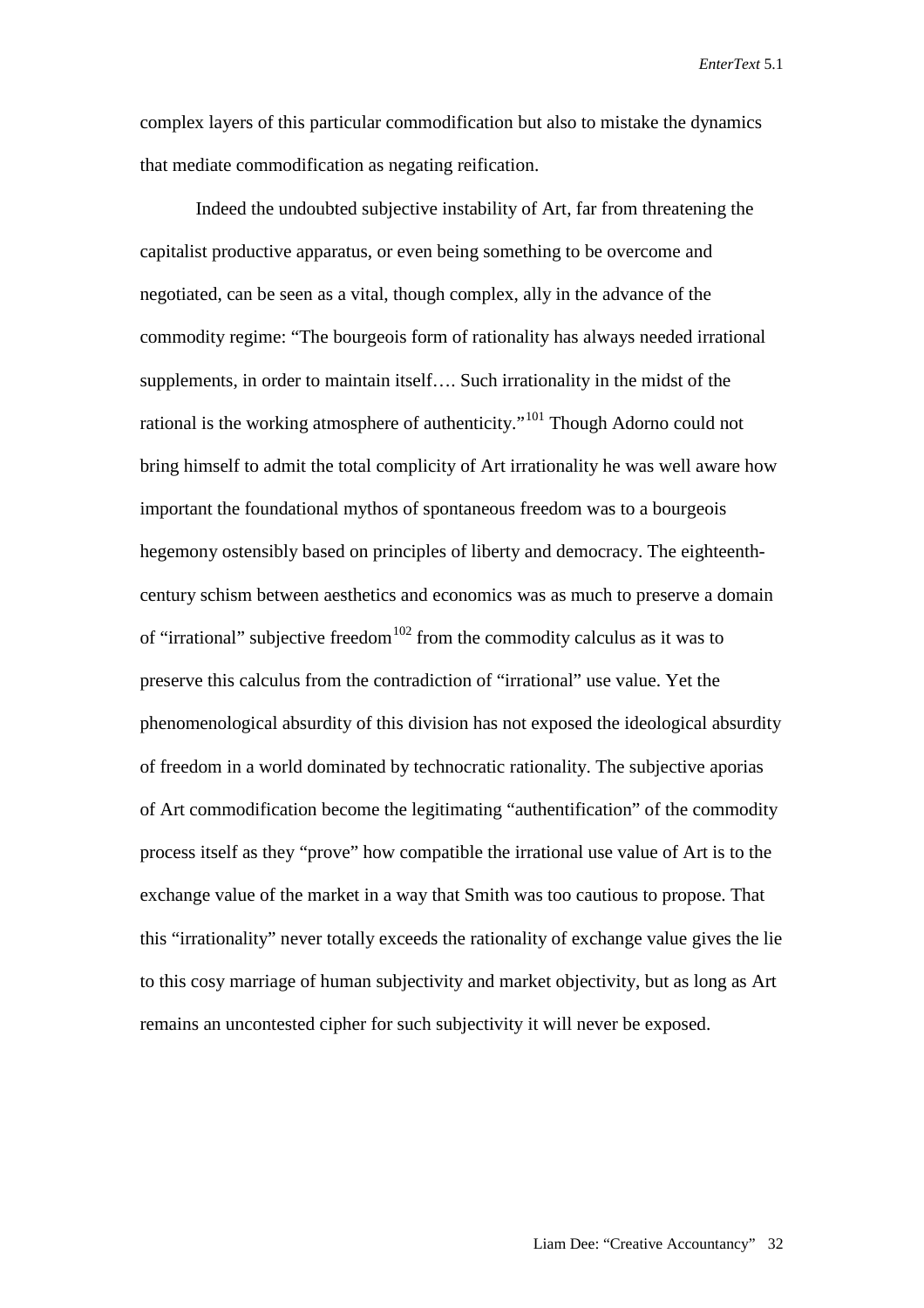<span id="page-20-4"></span><sup>5</sup> John Guillory, *Cultural Capital: The Problem of Literary Canon Formation* (Chicago: University of Chicago Press, 1993), 304.

<span id="page-20-5"></span><sup>6</sup> Terry Eagleton, *The Ideology of the Aesthetic* (Oxford: Basil Blackwell, 1990), 34; D. W. Hamlyn, *The Penguin History of Western Philosophy* (Harmondsworth: Penguin, 1987), 207.

<span id="page-20-7"></span><sup>8</sup> Hamlyn, 168-170; Christopher Hill, *The Century of Revolution* (London: Routledge, 2002 [1961]), 178-179.

<span id="page-20-8"></span><sup>9</sup> Hamlyn, 190 and 199.

<span id="page-20-9"></span><sup>10</sup> John Armstrong, *The Secret Power of Beauty: Why happiness is in the eye of the beholder* (London: Allen Lane, 2004), 120. The process whereby differing individual passions become unified in taste is not detailed by Hume except as a natural, consensual deference to those with a greater acuity of sense and delicacy of imagination, an acuity of which even a "peasant or Indian" has a primal vestige (David Hume, "Of the Standard of Taste" in John W. Lenz, ed., *Of the Standard of Taste And Other Essays* [Indianapolis: Bobbs-Merrill Company, 1965], 14). Individual difference thus becomes hierarchical, though, like the idealised bourgeois civil society, it is a hierarchy of natural talent rather than aristocratic privilege.

<span id="page-20-10"></span><sup>11</sup> Hamlyn, 218.

<span id="page-20-11"></span><sup>12</sup> Aesthetics, as the science of sense-perception, was actually birthed from within a German rationalism that was relatively independent of British empiricism; indeed it started from the opposite polarity of abstract reason. In fact the term *aesthetics* would not become common currency in English until a century after Alexander Baumgarten introduced the term *aesthetica* in 1735. See Alexander Gottlieb Baumgarten, *Reflections on Poetry: Alexander Gottlieb Baumgarten's Meditationes philosophicae de nonnullis ad poema pertinentibus* (Berkeley: University of California Press), 78; and Raymond Williams, *Keywords: A Vocabulary of Culture and Society* (London: Fontana Press, 1983 [1976]), 31. The rationalising imperative that would see aesthetics become the relatively exclusive domain of Art was not nurtured by rationalists like Baumgarten and Kant but by the Romantics, who saw this isolation as the way to protect Art from the depredations of economics (Raymond Williams, *Culture and Society*, 57), a feeling that was mutual for economics, as will be shown.

<span id="page-20-12"></span><sup>13</sup> J. M. Barbalet, *Emotion, Social Theory, and Social Structure: A Macrosociological Approach* (Cambridge: Cambridge University Press, 1998), 27; Guillory, 305 and 310.

<span id="page-20-16"></span><sup>17</sup> "Commodification" will here refer both to the mundane actualities of the capitalist production process as well as the broader reifying consequences of this process. These two aspects cannot really be separated for the replacement of human agency with the autonomy of the commodity is not just some vague alchemical ontological process but a function of the well being of products mattering more than workers.

<span id="page-20-17"></span><sup>18</sup> In exchange for a wage, or grant in the case of this article, the intellectual property rights belonging to Macquarie University (Macquarie University "Postgraduate Research Student Assignment of Intellectual Property Rights" [http://www.ro.mq.edu.au/policy/IP/studentproc.htm \[2000,](http://www.ro.mq.edu.au/policy/IP/studentproc.htm%20%5b2000) accessed 1 November 2005]).

<span id="page-20-2"></span>

<span id="page-20-1"></span><span id="page-20-0"></span><sup>&</sup>lt;sup>1</sup> Rolland Munro, "Zero and Literature: Introduction" (*Journal for Cultural Research* 8.2, 2004), 99.<br><sup>2</sup> Theodor Adorno, *Aesthetic Theory* (London: Routledge & Kegan Paul, 1984 [1970]), 26.<br><sup>3</sup> Raymond Williams, *Cult* 55.

<span id="page-20-3"></span><sup>&</sup>lt;sup>4</sup> Though attempts have been made to neutralise the loaded conceptual baggage of Art by reconceptualising it as a lower-case general category for the "enormous array of social activities which are wholly or in part specifically signifying in character" (Bill Ryan, *Making Capital from Culture: The Corporate Form of Capitalist Cultural Production* [Berlin: Walter de Gruyter, 1992], 10), such functionalism can never totally elide *Art* as the term for the mystical bourgeois values and products of the "creative genius." The upper case designation used by me is to prevent such an elision. This does not contradict Ryan's definition per se, which I use for an inclusive definition of Art including popular culture; it merely reinforces the social stakes of the level of Art signification.

<span id="page-20-6"></span><sup>7</sup> Guillory, 305.

<span id="page-20-13"></span><sup>14</sup> Guillory, 310-311.

<span id="page-20-14"></span><sup>15</sup> Ibid., 313.

<span id="page-20-15"></span><sup>16</sup> Ibid., 315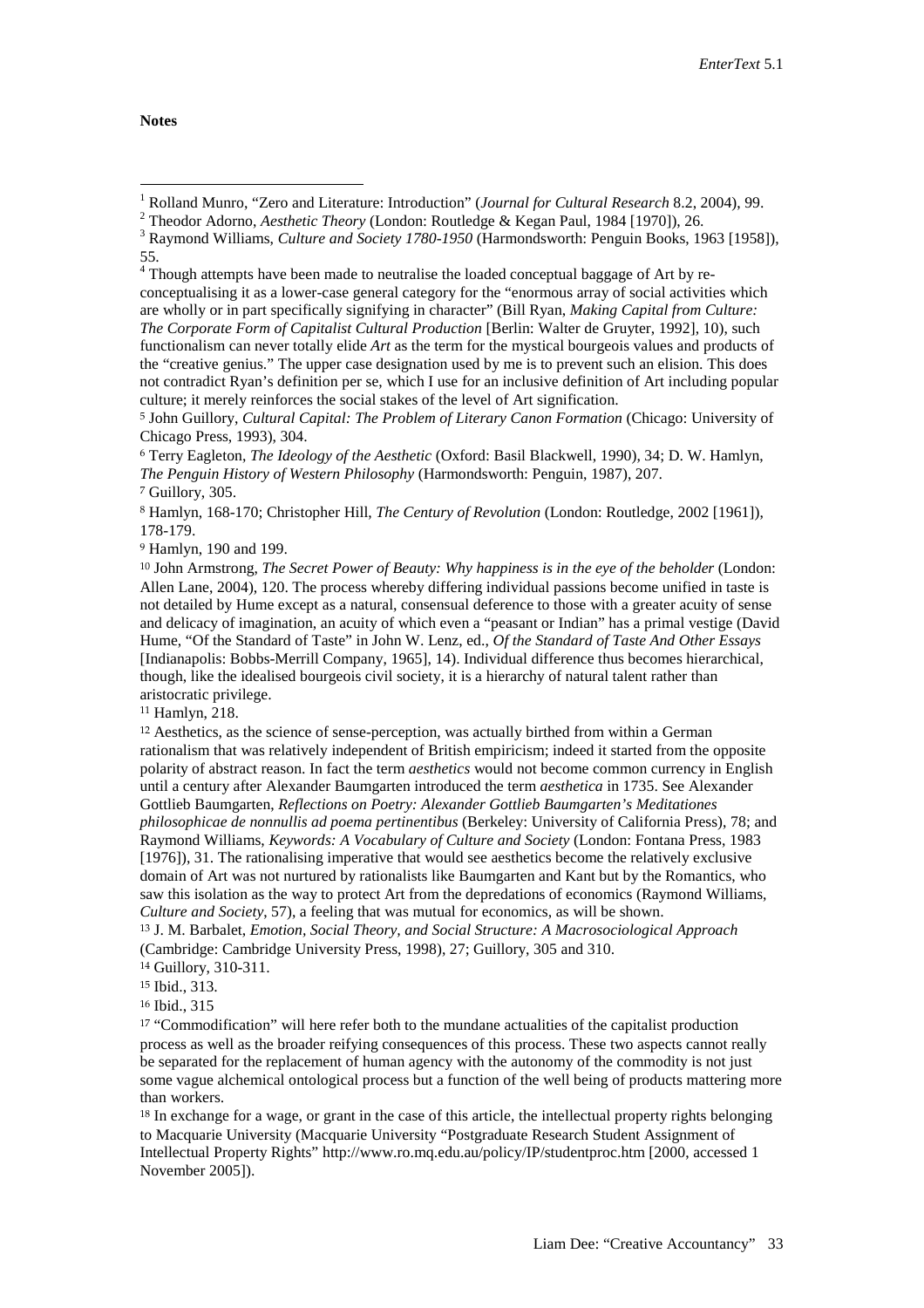<span id="page-21-0"></span> 19 Even Bewes, who is very conscious of deconstructive subtleties, claims that "reification is fast approaching the stage of totality; probably it arrived there long ago" (Timothy Bewes, *Reification or The Anxiety of Late Capitalism* [London: Verso, 2002], 266-267).

<span id="page-21-1"></span><sup>20</sup> Graham Cassano, "Reification, Resistance, and Ironic Empiricism in Georg Simmel's *Philosophy of Money*" (*Rethinking Marxism* 17.4, 2005), 580; Friedrich Nietzsche, "On Truth and Lying in a Non-Moral Sense" in Raymond Geuss and Ronald Speirs, eds., *The Birth of Tragedy and Other Writings* (Cambridge: Cambridge University Press, 1999), 148.

<span id="page-21-2"></span><sup>21</sup> The impetus to produce has no end-point other than the open-ended realisation of profit, and it is an impetus driven not only by the Cult of Profit-for-Profit's Sake but by the attempt to overcome the general tendency of the rate of profit to fall (Karl Marx, *Capital: A Critique of Political Economy, Vol. 3 The Process of Capitalist Production as a Whole* (New York: International Publishers, 1967 [1894]), 211-213). That this impetus comes from within the productive apparatus can be seen in the tendency of overproduction (or "underconsumption" according to mainstream economists) to be the constant cause of economic crisis (Francis Green and Bob Sutcliffe, *The Profit System: The Economics of Capitalism* [Harmondsworth: Penguin Books, 1987], 64; Evan Watkins *Everyday Exchanges: Marketwork and Capitalist Common Sense* [Stanford: Stanford University Press, 1998], 15).

<span id="page-21-3"></span><sup>22</sup> Georg Lukács, *History and Class Consciousness: Studies in Marxist Dialectics* (London: Merlin Press, 1968), 83. Contrary to the common perception of him as a pessimistic totaliser, Lukács neither posited his use of "reification" against some Arcadia of pure, unmediated immanence nor declared "commodification" a static totalisation (Bewes, 176; Lukács, 203).

<span id="page-21-4"></span><sup>23</sup> Karl Marx and Friedrich Engels, *The German Ideology, Part One* (New York: International Publishers, 1970 [1947]), 109.

<span id="page-21-5"></span><sup>24</sup> Guillory, 321-322.

<span id="page-21-6"></span><sup>25</sup> Aaron Ridley, "What is the meaning of aesthetic ideals?" in Salim Kemal *et al.*, eds., *Nietzsche, Philosophy and the Arts* (Cambridge: Cambridge University Press, 1998), 132.

<span id="page-21-7"></span><sup>26</sup> Louis Althusser, *Lenin and Philosophy and Other Essays* (London: New Left Books, 1971 [1966]), 204. This "distantiation" is the fact that we "feel, perceive, see" rather than "know" through Art, supposedly making Art less susceptible to the "givenness" of ideological "reality." Sprinker's defence of this dualistic thinking, that it is based less on bourgeois aestheticism than natural "modalities of presentation," is itself based on an ideological "given" (Michael Sprinker, *Imaginary Relations: Aesthetics and Ideology in the Theory of Historical Materialism* [London: Verso, 1987], 269). For a more detailed critique of the exclusivity of Art to sense-affect and the meta-rational/ideological purity of sense-affect see Wolfgang Welsch, *Undoing Aesthetics* (London: SAGE Publications, 1997) and Geoffrey Waite, "A Short Philology of Visceral Reason (A Red Mouse's Long Tail)" (*Parallax* 11.3, 2005). Althusser's bourgeois aestheticism can be seen more clearly in the rather under-theorised assumption that "internal distantiation" is only a quality of "authentic" Art, "not works of an average or mediocre level." (Althusser, 204)

<span id="page-21-8"></span><sup>27</sup> Gillian Rose, *The Melancholy Science: An Introduction to the Thought of Theodor W. Adorno* (London: Macmillan, 1978).

<span id="page-21-9"></span><sup>28</sup> Adorno, 80.

<span id="page-21-10"></span><sup>29</sup> Ibid., 146.

<span id="page-21-11"></span><sup>30</sup> Ibid., 42.

<span id="page-21-12"></span><sup>31</sup> Ibid., 244.

<span id="page-21-13"></span><sup>32</sup> Theodor Adorno, *The Culture Industry: Selected Essays on Mass Culture* (London: Routledge, 2001 [1991]), 42.

<span id="page-21-14"></span><sup>33</sup> Adorno, *Aesthetic*, 31.

<sup>34</sup> Ibid., 336.

<span id="page-21-16"></span><span id="page-21-15"></span> $^{\rm 35}$  Ibid.

<span id="page-21-17"></span><sup>36</sup> Ibid., 26.

<span id="page-21-18"></span><sup>37</sup> Fredric Jameson, *Late Marxism: Adorno, or, The Persistence of the Dialectic* (London: Verso, 1996 [1990]), 128.

<span id="page-21-19"></span><sup>38</sup> Jameson, 132. Perhaps as an act of damage control Jameson claims that Adorno lays out his assumption "scandalously," as if it were a deliberate act of provocation rather than an unreflexive repetition of bourgeois aestheticism (Ibid.).

<span id="page-21-20"></span><sup>39</sup> Adorno, *Aesthetic*, 3.

<span id="page-21-21"></span><sup>40</sup> Ibid., 2, 5.

<span id="page-21-22"></span><sup>41</sup> Theodor Adorno, *The Jargon of Authenticity* (London: Routledge, 2003 [1973]).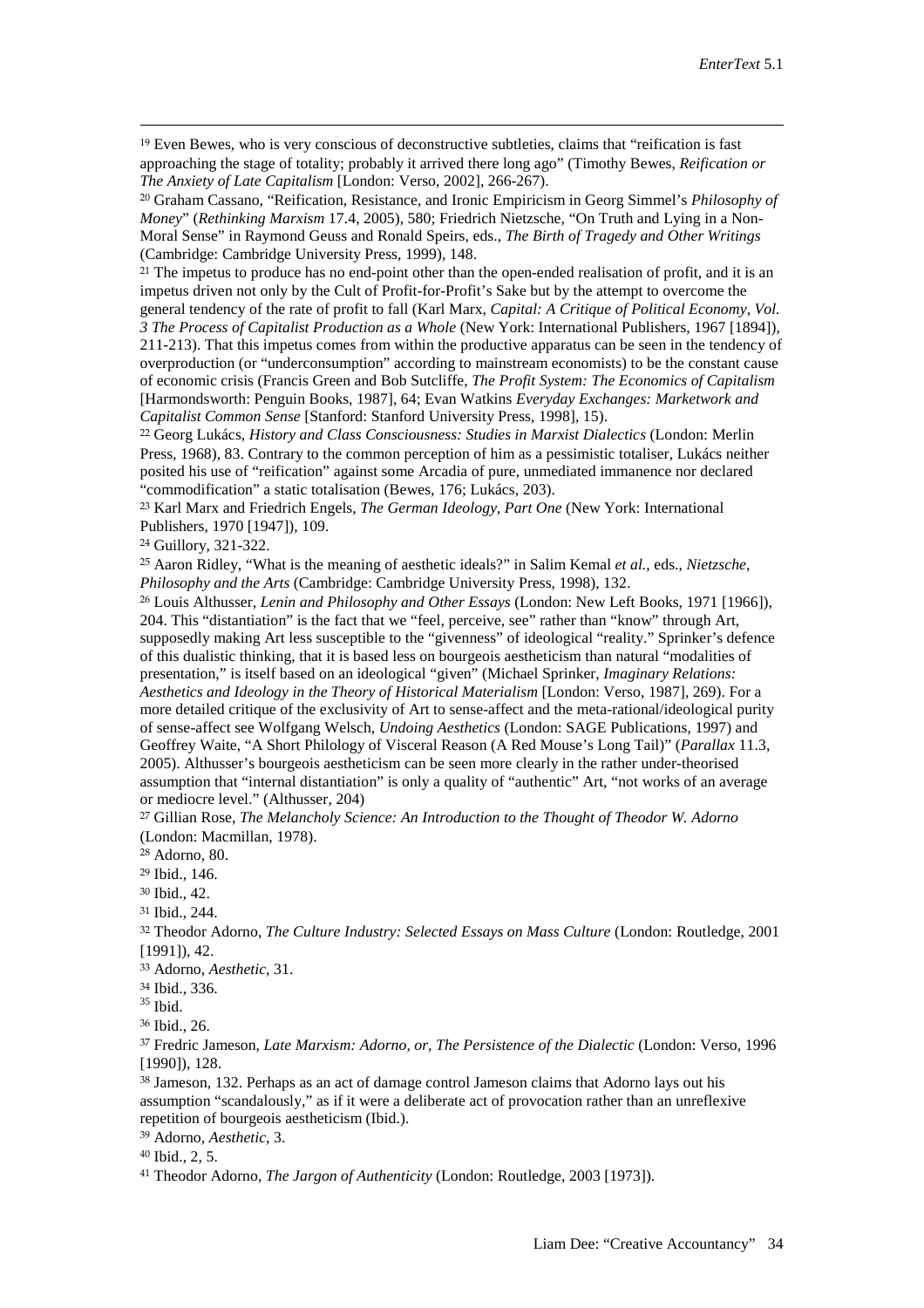<span id="page-22-2"></span><sup>44</sup> Adorno, *Aesthetic*, 4.

<span id="page-22-3"></span><sup>45</sup> Ibid., 138.

<span id="page-22-4"></span><sup>46</sup> Ibid., 22.

<span id="page-22-5"></span><sup>47</sup> Ibid., 18.

<span id="page-22-6"></span><sup>48</sup> Ibid., 4.

<span id="page-22-7"></span><sup>49</sup> Ibid., 10.

<span id="page-22-8"></span><sup>50</sup> Ibid., 11.

<span id="page-22-9"></span><sup>51</sup> Ibid., 6.

<span id="page-22-10"></span><sup>52</sup> Ibid., 321.

<span id="page-22-11"></span><sup>53</sup> Ibid., 6.

<span id="page-22-12"></span><sup>54</sup> Ibid., 83, emphasis added. Actualising these resistant spiritual elements can only be done in dialectical unison with objectified form (Ibid., 79), yet we have already mentioned the hierarchical nature of this dialectic and, in any case, we are still waiting for the revolutionary actualisation. <sup>55</sup> Ibid., 26, emphasis added.

<span id="page-22-14"></span><span id="page-22-13"></span><sup>56</sup> Ibid., 4.

<span id="page-22-15"></span><sup>57</sup> It is worth noting how often Art is depicted as it if was an autonomous thing: "Art responds to the loss of certainty…." (Ibid., 24); "art emancipated itself from cuisine and pornography…." (Ibid., 18) <sup>58</sup> "Art…is different from empirical reality" (Ibid., 3).

<span id="page-22-17"></span><span id="page-22-16"></span><sup>59</sup> Ibid., 4.

<span id="page-22-18"></span> $60$  For example, in defence of the conventional spectatorial form of Beckett's plays that divides consumers (audience) and producers (performers): "[theatre] productions that do away with curtains are trying to achieve the impossible by means of a cheap trick" (Ibid., 121). Perhaps more telling is the way Adorno admits that Art needs the rationality of "the newest administrative standards…[and cannot] possibly oppose this *en bloc*" (Adorno, *Culture*, 121). Here administrative rationality is conflated with a kind of "natural organisation."

<span id="page-22-19"></span><sup>61</sup> Adorno, *Aesthetic*, 336.

<span id="page-22-20"></span><sup>62</sup> Raymond Williams locates the origin of the concept of Art directly *within* the modern rationalisation process that separated and reified various skills (Williams, *Keywords*, 40-41). For a good analysis of the fundamental difference between ancient *ars*, "primitive" sacred objects and our modern "Art" see Larry Shiner, *The Invention of Art: A Cultural History* (Chicago: The University of Chicago Press, 2001), 19-27 and 270-273. Both provide far better materialist histories of Art than Adorno's tale of a transhistorical essence waiting to purify itself.

<span id="page-22-21"></span><sup>63</sup> Adorno, *Aesthetic*, 324.

<span id="page-22-22"></span><sup>64</sup> Adorno, *Culture*, 100-101.

<span id="page-22-23"></span><sup>65</sup> Many Artists who shared the same "High Art" status and autonomy of production as Kafka, Beckett and Schoenberg are condemned for their proximity or similarity to mass culture (Adorno, *Culture*, 80; Theodor Adorno, *Prisms* [Cambridge, MA: MIT Press, 1981 (1967)], 150). I will use "Culture Industry" more specifically to describe the studios, publishing houses and record companies associated with popular culture.

<span id="page-22-24"></span><sup>66</sup> Adorno, *Aesthetic*, 24.

<span id="page-22-25"></span><sup>67</sup> Walter Benjamin, *Illuminations* (London: Fontana, 1973 [1955]), 215. This "aura" is all that aids a reificatory distance between ourselves and the objects we create and consume, much like a religious feeling of awe: "The aura is appearance of a distance, however close the thing that calls it forth. In the trace, we gain possession of the thing; in the aura, it takes possession of us" (Walter Benjamin, *The* 

<span id="page-22-26"></span><sup>68</sup> Though this use value is, in essence, the same as Bourdieu's concept of symbolic value/capital it perhaps better distinguishes the symbolism of Art from the symbolism of advertising copy or street signs, though these are not mutually exclusive. Indeed I mark the "instrumentalism of communication" as "supposed" in recognition of the excessive signification (*différance*) of all communication, though Art's excess is distinct in being socially sanctioned.

<span id="page-22-0"></span> <sup>42</sup> Adorno, *Aesthetic*, 2.

<span id="page-22-1"></span><sup>&</sup>lt;sup>43</sup> Hamlyn, 61. This is also Hegel's dialectic, where the Absolute Idea of Art is kept from totally floating away into the Platonic ether by the ontological necessity of sensual appearance, but where this appearance is still 'deceptive' and 'fleeting' (G. W. F. Hegel, *Introductory Lectures on Aesthetics* (London: Penguin Books, 1993 [1886]), 10-11. Adorno's own latent Platonism bubbles to the surface when he approvingly invokes Plato to maintain that "what is objectively and intrinsically untrue cannot also be subjectively good and true for human beings" (Adorno, *Culture*, 105).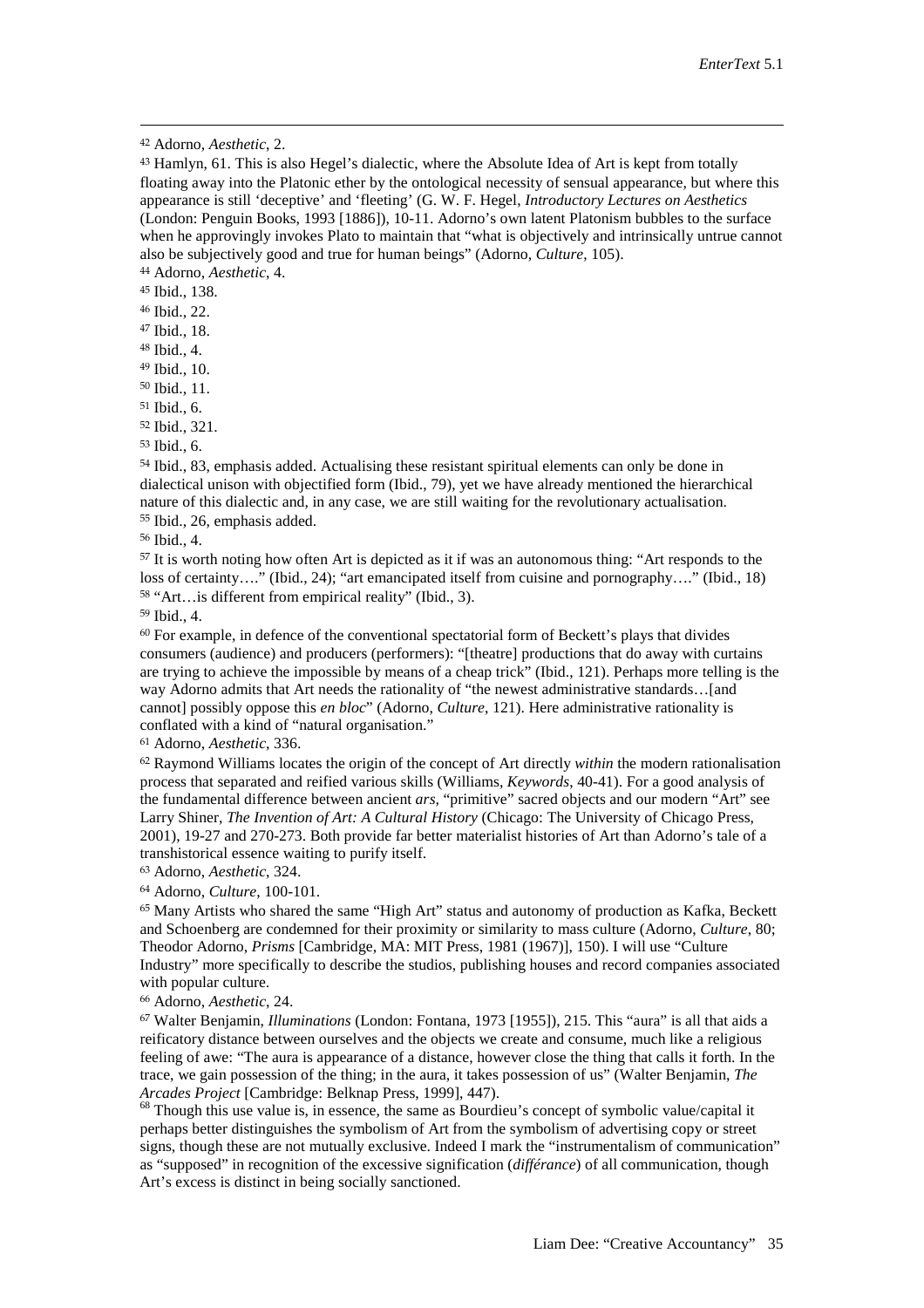<span id="page-23-2"></span>St. Martin's Press, 1994), 30.<br><sup>71</sup> For example the American Supreme Court exemption of Art from obscenity laws (Pierre Bourdieu and Hans Haacke, *Free Exchange* [Cambridge: Polity Press, 1995], 7).

<span id="page-23-3"></span><sup>72</sup> Pierre Bourdieu, *The Rules of Art: Genesis and Structure of the Literary Field* (Cambridge: Polity Press, 1996), 287.

<span id="page-23-4"></span> $^{73}$  Bourdieu and Haacke, 2-5. It is not an insignificant point that the law Helms helped pass to institute these standards was ruled unconstitutional by a Federal District Court judge (Bourdieu and Haacke, 6 n4): the judicial antibodies of the State rushing to counter overzealous moral reterritorialisation and reinforce the sacred autonomy of Art.<br> $74$  Bourdieu and Haacke, 5 n3.

<span id="page-23-5"></span>

<span id="page-23-6"></span> $<sup>75</sup>$  Likewise in Britain under Thatcher, where contempt for the "middle class titillation" of Art was</sup> often expressly voiced and substantial cuts were made to the Art budget (Larry Elliott and Dan Atkinson, *The Age of Insecurity* [London: Verso, 1999], 109, 148; Isobel Armstrong, *The Radical Aesthetic* [Oxford: Blackwell Publishers, 2000], 14), and yet Art "welfare" continued, with over a billion tax pounds spent on the Arts in the late eighties (Eric Hobsbawm, *The Age of Extremes: The* 

<span id="page-23-7"></span><sup>76</sup> Peter Ray, "Determined to be Different: Social Constructionism and Homosexuality" in Suke Wolton, ed., *Marxism, Mysticism and Modern Theory* (London: St. Martin's Press, 1997), 146. 77 Rosanne Martorella, "Art and Business: An International Approach on Sponsorship" in Rosanne

<span id="page-23-8"></span>Martorella, ed., *Art and Business: An International Perspective on Sponsorship* (Westport: Praeger, 1996), 4.

<span id="page-23-9"></span> $78$  Such proscriptions benefit corporate donors who look to them as a means of "legitimating some artists and arts organizations over others" (Rosanne Martorella, "Corporate Patronage of the Arts in the United States: A Review of the Research" in Martorella, ed., *Art and Business*, 19) thus guaranteeing the recognition and legitimacy of their own patronage.

<span id="page-23-10"></span><sup>79</sup> Of course this varies greatly across countries. While in America it has been greatly encouraged (Martorella, "Corporate Patronage," 18) countries like France have traditionally been averse, though this has recently changed drastically (Bourdieu and Haacke, 14). <sup>80</sup> Martorella, "Art and Business," 3.

<span id="page-23-14"></span>

<span id="page-23-13"></span><span id="page-23-12"></span><span id="page-23-11"></span><sup>81</sup> Martorella, "Corporate Patronage," 18.<br><sup>82</sup> Martorella, "Art and Business," 3.<br><sup>83</sup> Roland Kushner, "Positive Rationales for Corporate Arts Support" in Martorella, ed., *Art and Business*, 240-1.

<span id="page-23-15"></span><sup>84</sup> Chin-tao Wu, "Embracing the Enterprise Culture: Art Institutions since the 1980s" (*New Left Review* 230, 1998), 37, 55-6.

<sup>85</sup> Victoria D. Alexander, "Monet for Money? Museum Exhibitions and the Role of Corporate

<span id="page-23-18"></span>

<span id="page-23-17"></span><span id="page-23-16"></span>Sponsorship" in Martorella, ed., *Art and Business*, 215.<br><sup>87</sup> As Alexander (215) notes, to a large extent it is not in the interest of corporate donors to "dumb-<br>down" the content of the Art they sponsor as they gain from

<span id="page-23-19"></span><sup>88</sup> Chin-tao Wu, "Corporate Collectors of Contemporary Art in Britain" in Martorella, ed., *Art and Business*, 96.

<span id="page-23-20"></span><sup>89</sup> Bourdieu, 115.

<span id="page-23-21"></span><sup>90</sup> Annette Van den Bosch, "Art Audiences and Art Funding: Contemporary Relationships between Art and Business in Australia" in Martorella, ed., *Art and Business*, 182; Wu "Corporate Collectors", 96; Patrick Zambianchi, "Art Patronage Among Banks in Italy" in Martorella, ed., *Art and Business*, 157. <sup>91</sup> Bourdieu, 122.

<span id="page-23-23"></span><span id="page-23-22"></span> $92$  i.e. The knowledge of the norms of Art and the requisite attitudes and dispositions that increase status and augment, though they are not reducible to, economic capital (Pierre Bourdieu, *Distinction: A Social Critique of the Judgement of Taste* [London: Routledge & Kegan Paul, 1984 (1979)], 114). <sup>93</sup> Robert Hughes, "The Anatomy of a Deal" (*Time* [Australia] 4.48, 1989), 69.

<span id="page-23-25"></span><span id="page-23-24"></span><sup>94</sup> Wu, "Corporate Collectors," 98. This "object-ness," however, at least gives a commodity-form to the Art work, a boundedness that enables valorisation, even if the "object-ness" mediates exchange. Also big, spectacular, unwieldy installation pieces, such as Damien Hirst's formaldehyde animals, operate as "loss leaders" in the same way *haute couture* does for the fashion industry (Julian Stallabrass, *High* 

<span id="page-23-0"></span><sup>69</sup> Adorno, *Aesthetic*, 219.

<span id="page-23-1"></span><sup>70</sup> Arthur Kroker and Michael A. Weinstein, *Data Trash: the Theory of the Virtual Class* (New York: